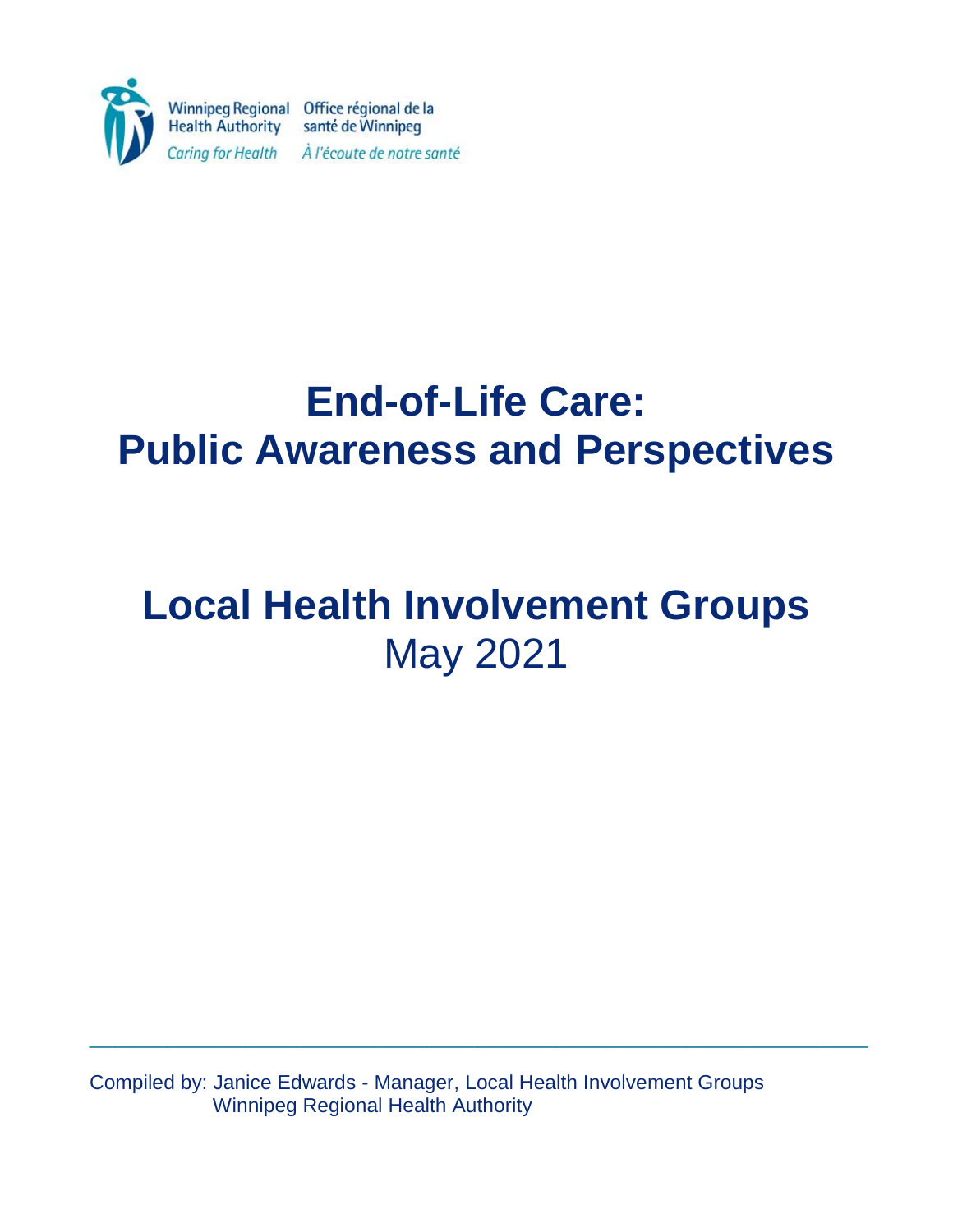# **Acronyms**

| <b>ACP</b>  | <b>Advance Care Planning</b>              |  |  |
|-------------|-------------------------------------------|--|--|
| <b>LHIG</b> | Local Health Involvement Group            |  |  |
| <b>LTC</b>  | Long Term Care                            |  |  |
| <b>PCP</b>  | <b>Palliative Care Program</b>            |  |  |
| WRHA        | <b>Winnipeg Regional Health Authority</b> |  |  |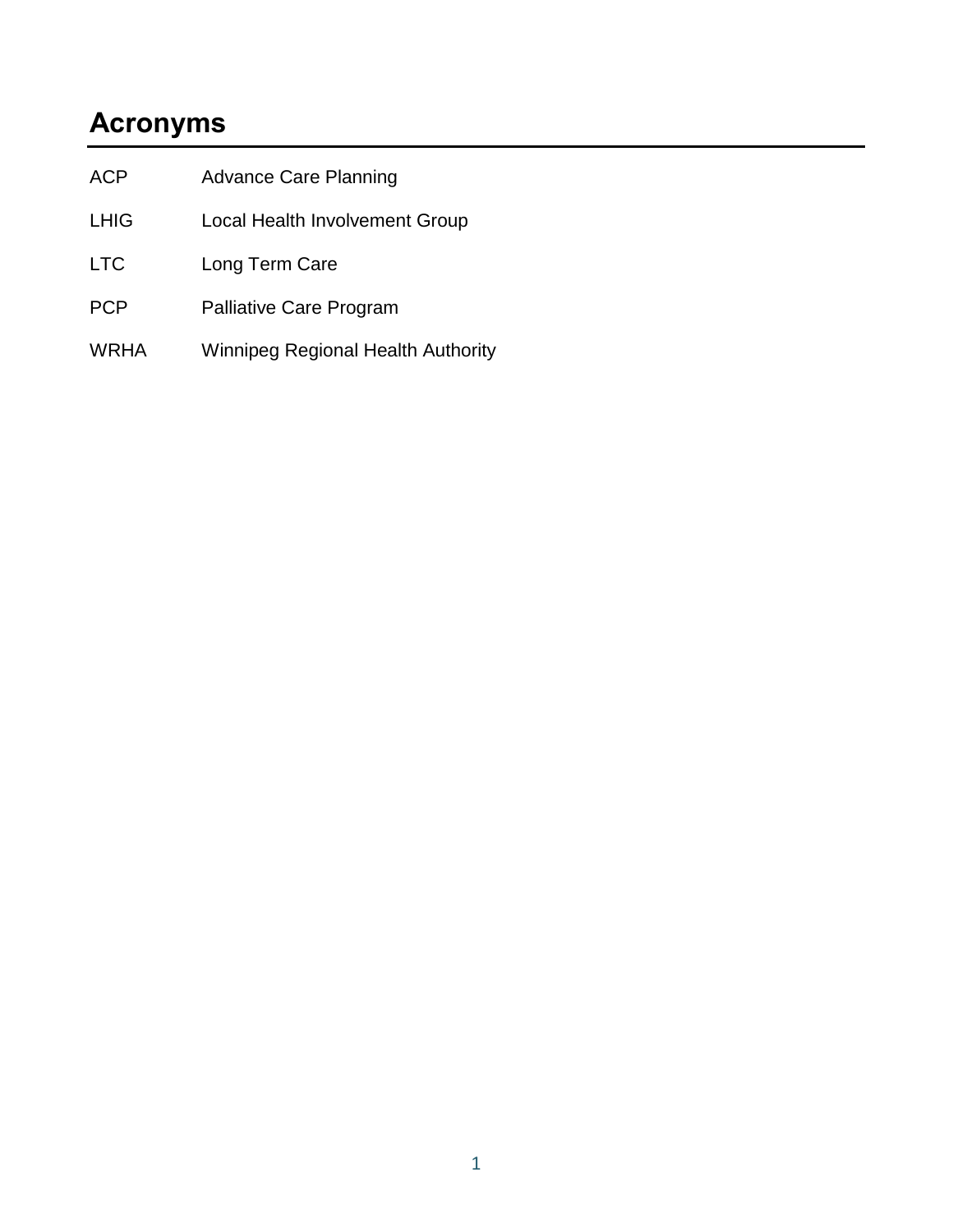## **Main Messages**

- The WRHA's Local Health Involvement Groups (LHIGs) are a large component of the WRHA's broader public engagement strategy and provides one mechanism for ongoing community input. LHIGs are advisory to the WRHA Board.
- Between April 19, 2021 and May 6, 2021, LHIGs met to explore end-of-life care issues, focusing mainly on public awareness and perspectives.
- Given the anticipated increase in demand for end-of-life care services as a result of the Winnipeg Health Region's aging population, ongoing discussions with the public are needed to determine and meet future needs and expectations.
- The recent LHIG meetings revealed that various aspects of the topic were new to a lot of members including: places of care options; the variety of supports and resources available to patients, families, and the general public; advance care planning and goals of care, and; understanding palliative care as an approach to care.
- Comments shared acknowledged the inevitability of death and dying. A number of members opined that the lack of awareness might be due in part to the taboo nature or discomfort in discussing the topic by patients, families, and even healthcare providers.
- However, most members strongly believe that these are important conversations for families to engage in, especially well before being confronted with a health crisis.
- There was consensus across the LHIGs that the general public needs to be more aware about end-of-life care so that individuals and families are better informed when considering, discussing, and making decisions regarding their end-of-life wishes.
- Most suggestions made by LHIG members about the WRHA's role in raising public awareness relates to making information easier to access and disseminating practical information more broadly.
- LHIG members further suggested that the WRHA consider efforts to improve the public's awareness using a combination of media campaigns, having print material available more broadly, and through strategic outreach initiatives targeting specific groups.
- Lastly, members identified the following as the most significant end-of-life care issues for patients and families:
	- o knowledge of relevant information, resources, and supports;
	- o timely, open, and honest communication with care providers;
	- o ensuring places of care meets the needs and desires of patients and families; and
	- $\circ$  the need for individuals to make their end-of-life care wishes known and to have them honoured.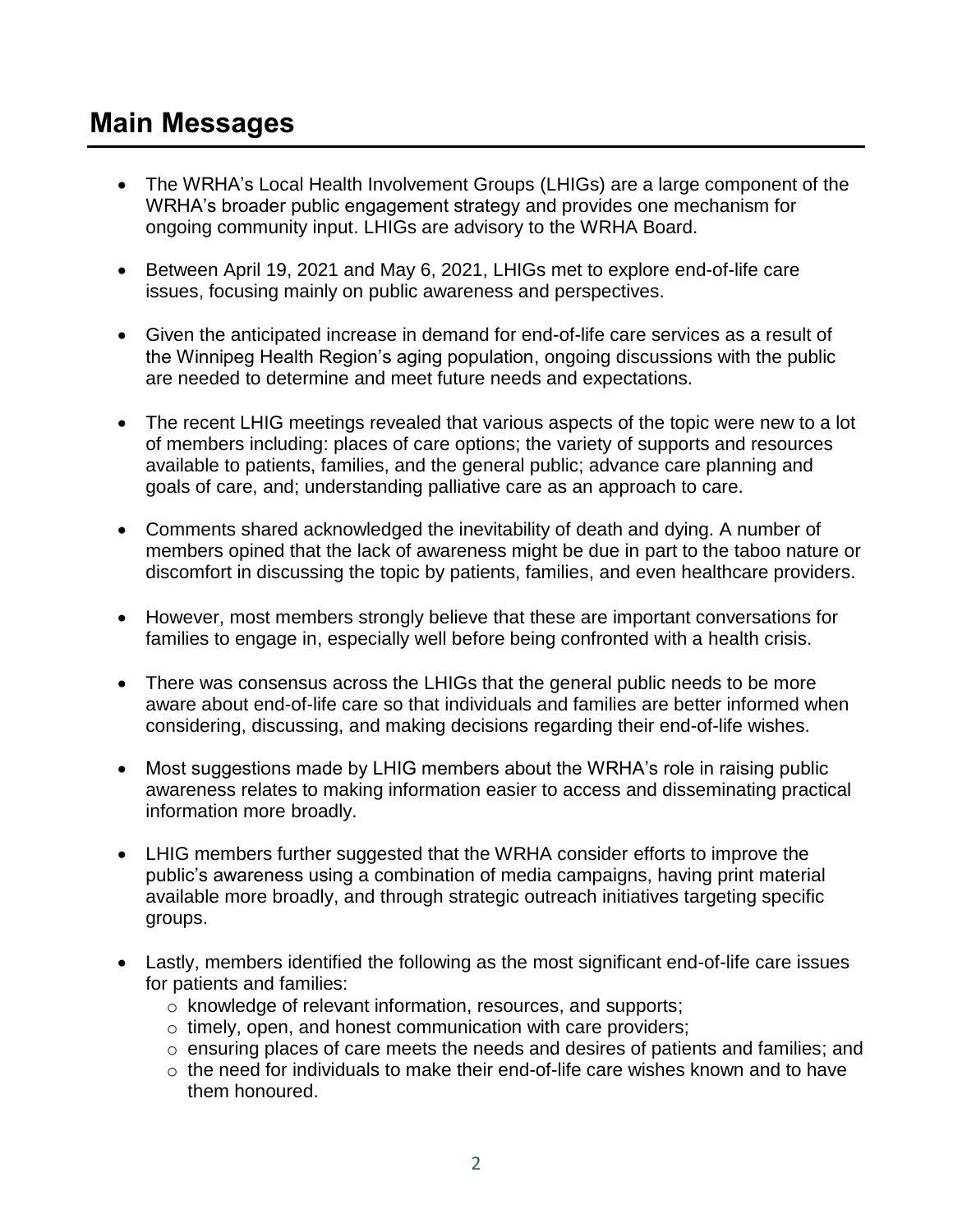# **Executive Summary**

According to a 2019 Winnipeg Health Region Community Health Assessment report, the region's population is growing and aging.<sup>†</sup> The population is projected to reach 966,760 in 2030, with the proportion of older adults 65+ projected to be 18.9%. The same report also acknowledges that "despite an improvement in life expectancy, residents of the Winnipeg Health Region continue to experience a substantial and increasing burden of illness due to largely preventable chronic diseases" (p.12).

With an aging population and higher prevalence of chronic conditions, the topic has become increasingly important to patients, families, service providers, and the healthcare system overall. It is therefore important to continue the public discussion about end-of-life care in order to meet the anticipated increase in demand for services and to respond to future needs. By increasing our understanding of public views and current experiences, the Winnipeg Health Region is better positioned to make impactful decisions regarding the coordination of health system and community-based services as well as how resources are managed.

The WRHAs LHIGs provide an opportunity for members of the public to share their views and ideas to address important issues impacting healthcare services. Their perspectives and input enhance the region's understanding of these issues and allows for planning and decision-making that better meets the needs of the populations receiving these services. With this mandate in mind, each of the WRHA's six LHIGs met between April 19, 2021 and May 6, 2021 to explore, discuss, and share perspectives and input on end-of-life care issues. The goal of each 90-minute meeting was two-fold: to determine members' knowledge and awareness of end-of-life care and to gain insight into patient and family needs and expectations.

This report aims to summarize the valuable input and unique perspectives shared by LHIG members. Although it does not reflect everything shared at the recent meetings specific to end-of-life care, it does highlight the themes that emerged while exploring the topic.

#### The main findings from this report about *public awareness*:

#### **Public understanding about key palliative and end-of-life care** *terms* **and** *core concepts* **appear to be limited.**

- Although most members had heard the terms *palliative* and *end-of-life care* before, there was limited knowledge about its actual meaning among some members.
- There continues to be a misperception about palliative care being a *place of care*, rather than an *approach to care*.
- Some members understood palliative care to be a place where someone goes to die or as a last resort when there are no other treatment options available to try.
- Others were under the impression that the primary goal of palliative and end-of-life care was to help people die comfortably, not knowing that services also focus on comfort and quality of life for those affected by life-limiting / life-threatening illness.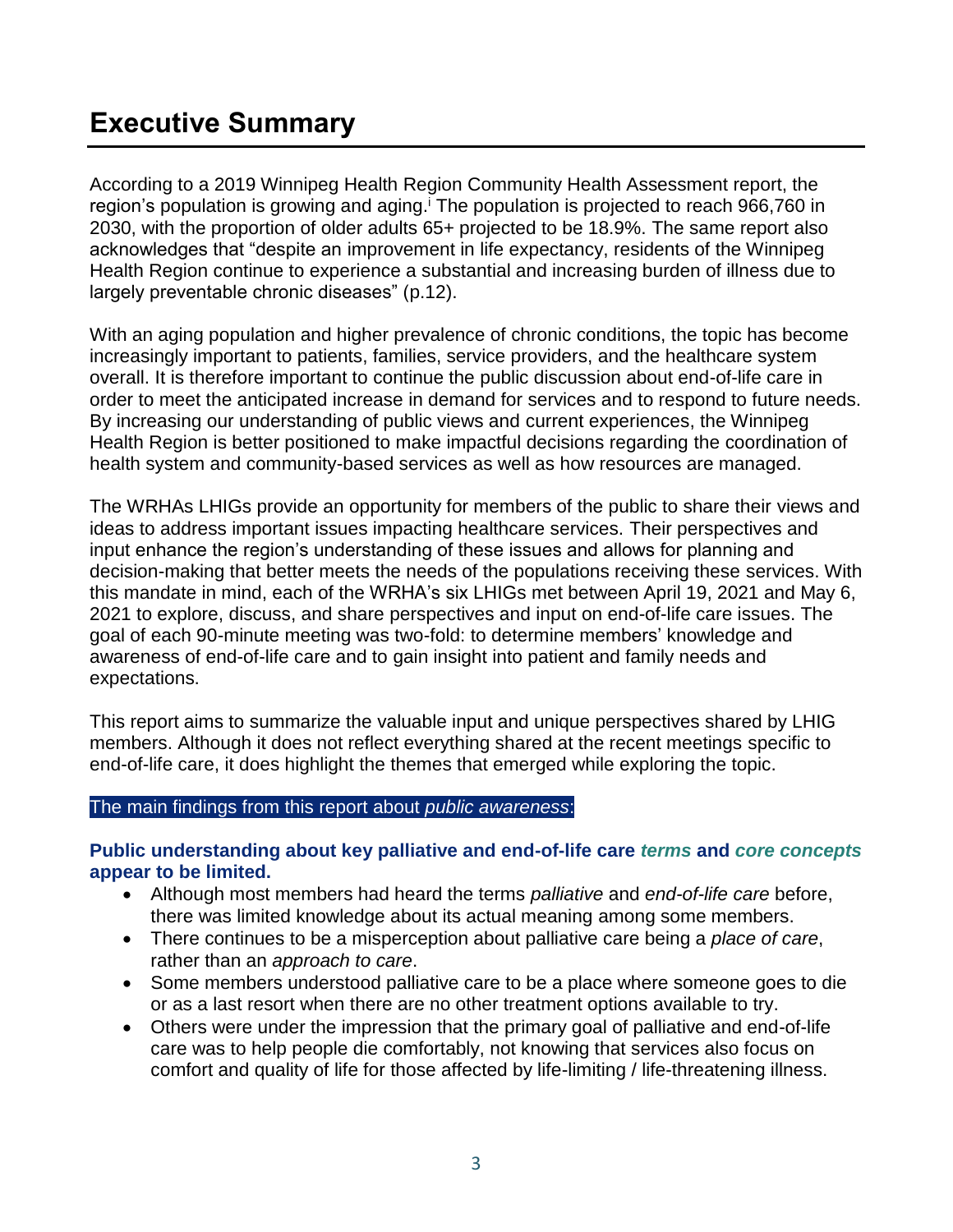#### **Public awareness of palliative and end-of-life care** *services* **and** *places of care* **varied among members.**

- Awareness appeared to be greater among those with personal lived experience, either by having a close relative or friend who used palliative care services in the past.
- Conversely, group discussions revealed that most members with little-to-no personal lived experience were the least familiar with the topic.
- Consistent with the misperception about palliative care being a place of care where someone goes to die, a number of members were unaware that the WRHA Palliative Care Program (PCP) provided services at home for those registered with the program.

#### **Information about end-of-life care, advance care planning, and goals of care planning are available to the public. However,** *most of these resources appear to be largely unknown* **to those who have not been connected to the WRHA PCP or CancerCare Manitoba.**

- The WRHA's website houses a lot of information about services offered in the region and provides links to numerous regional and national reputable resources.
- Most of this information is either offered or made available to patients and families registered with the WRHA PCP or receiving services from CancerCare Manitoba.
- However, when a number of these resources were shared during the LHIG meetings, almost all of the resources were new to members with little-to-no personal lived experience. Some of the resources were even new to those with lived experiences.
- Specific to Advance Care Planning (ACP), *Goals of Care* generated a lot of discussion and questions as many members were hearing about it for the first time.

#### **Members feel** *it is important for the general public to become more aware* **of end-of-life care and that information about the topic should be easier to access and disseminated more broadly to improve awareness.**

- There was general consensus that knowledge and awareness are key factors in promoting and facilitating meaningful discussions between patients, families, and care providers about end-of-life care wishes.
- LHIG members expressed a desire to see resource and informational material specific to services and resources available in print and electronically.
- Information should be available at more places, especially places where people access health and social services (e.g. primary care physician office, access centres).

#### **A number of members believe that** *conversations about dying and end-of-life wishes need to occur earlier* **across life stages.**

- Numerous suggestions were made about various healthcare professionals taking more of a lead role in initiating discussions about end-of-life care or ACP with patients and families, especially when sharing a diagnosis of a life-limiting / life-threatening illness (i.e. well before their health starts to decline).
- A number of LHIG members suggested that discussions about death and dying should occur earlier in life and that we (as a society) should consider introducing the topic in non-health care settings (e.g. schools).
- Despite the acknowledged inevitability of death and dying, members theorized that the topic might be considered taboo for certain segments of society to discuss openly.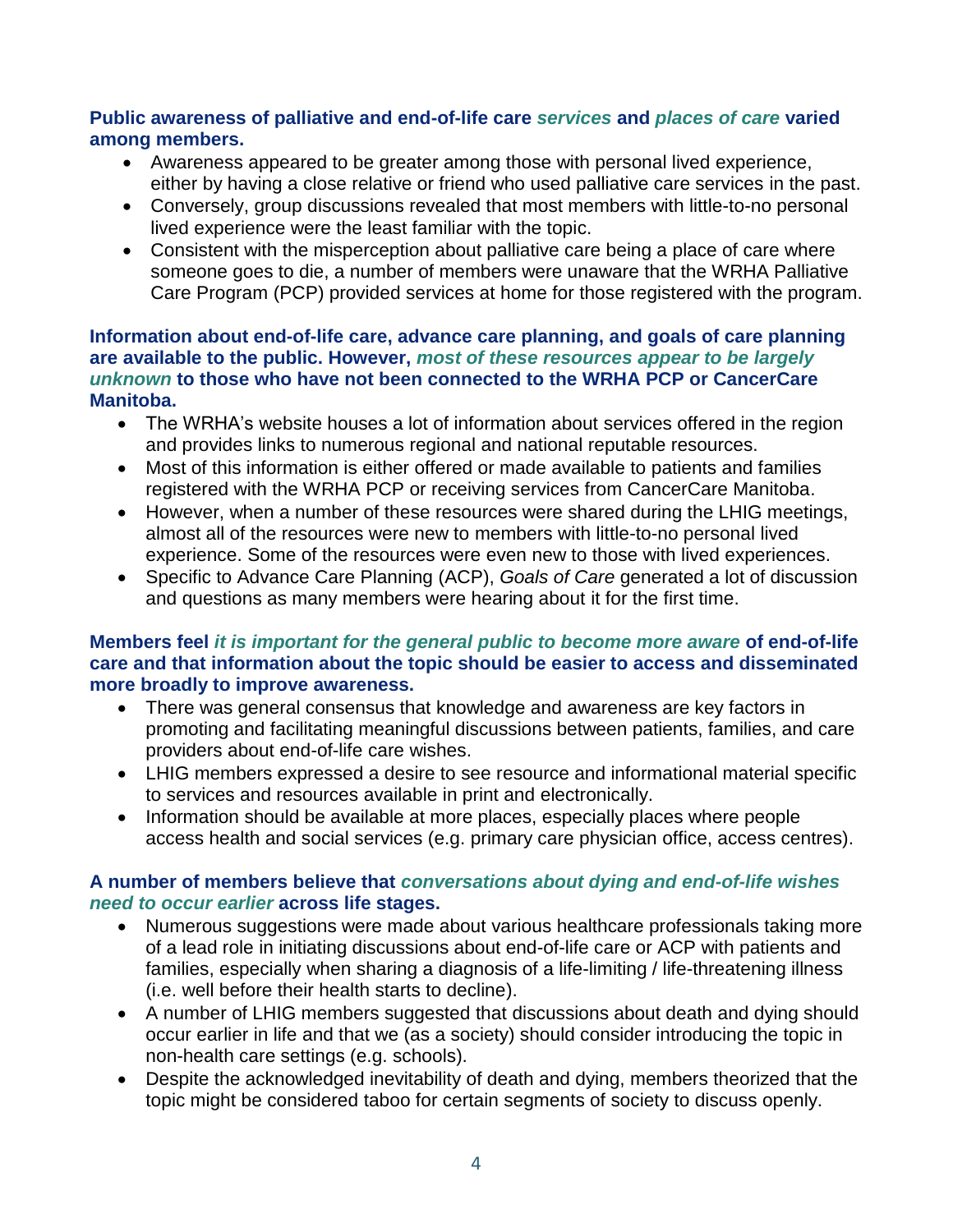#### Suggestions for consideration to improve public awareness about end-of-life care:

- 1. Consider making enhancements to the WRHA website that make it easier to navigate and find information being sought by patients and families. Detailed suggestions can be found on page 17 of this report.
- 2. Build capacity within relevant program area's in the WRHA (e.g. PCP, Spiritual Care, Social Work) and community groups to engage in outreach efforts and provide educational workshops in the community.
- 3. Consider public awareness media and / or marketing campaigns purposed with promoting ACP and its benefits and improving the publics understanding of palliative care. Start by building on existing and ongoing initiatives and awareness campaigns.
- 4. Make key resources easily accessible and available at low-to-no cost. Consider disseminating this information more broadly in health and non-healthcare settings (e.g. senior centres, work places). Make key resources such as the *ACP Patient Workbook*, *Practical Matters*, and the *PCP Brochure* available throughout the community in an effort to reach those with no internet access or limited access to mass media.

#### The main findings from this report about *public perspectives*:

**Informational and communication needs emerged as the top two significant end-of-life issues.**

- A number of LHIG members shared personal stories about not having timely information, not understanding what was communicated to them, or not feeling heard.
- Good communication with patients and families was identified as being essential.
- LHIG members feel that it is important for families and patients to be aware of relevant and practical information, resources, and supports.

#### **Regardless of the setting, services and supports should be culturally appropriate and safe in an effort to respond to the Region's diverse communities.**

- Members stressed the importance of care providers being knowledgeable and respectful of cultural differences.
- This includes an awareness and understanding by service providers of ethnic, racial, religious, and other cultural factors which may impact patient and family care.

#### **Efforts aimed at achieving equitable care should also involve flexibility, adaptability, and additional considerations on the part of healthcare teams when delivering services to certain groups. Groups mentioned by LHIG members include:**

- Youth
- Newcomers
- Older Adults / Seniors
- Those experiencing poverty and homelessness
- Canada's Indigenous peoples
- Immigrant and refugee populations
- Individuals with cognitive impairments
- Lesbian, Gay, Bisexual, Transgender and Queer (LGBTQ) communities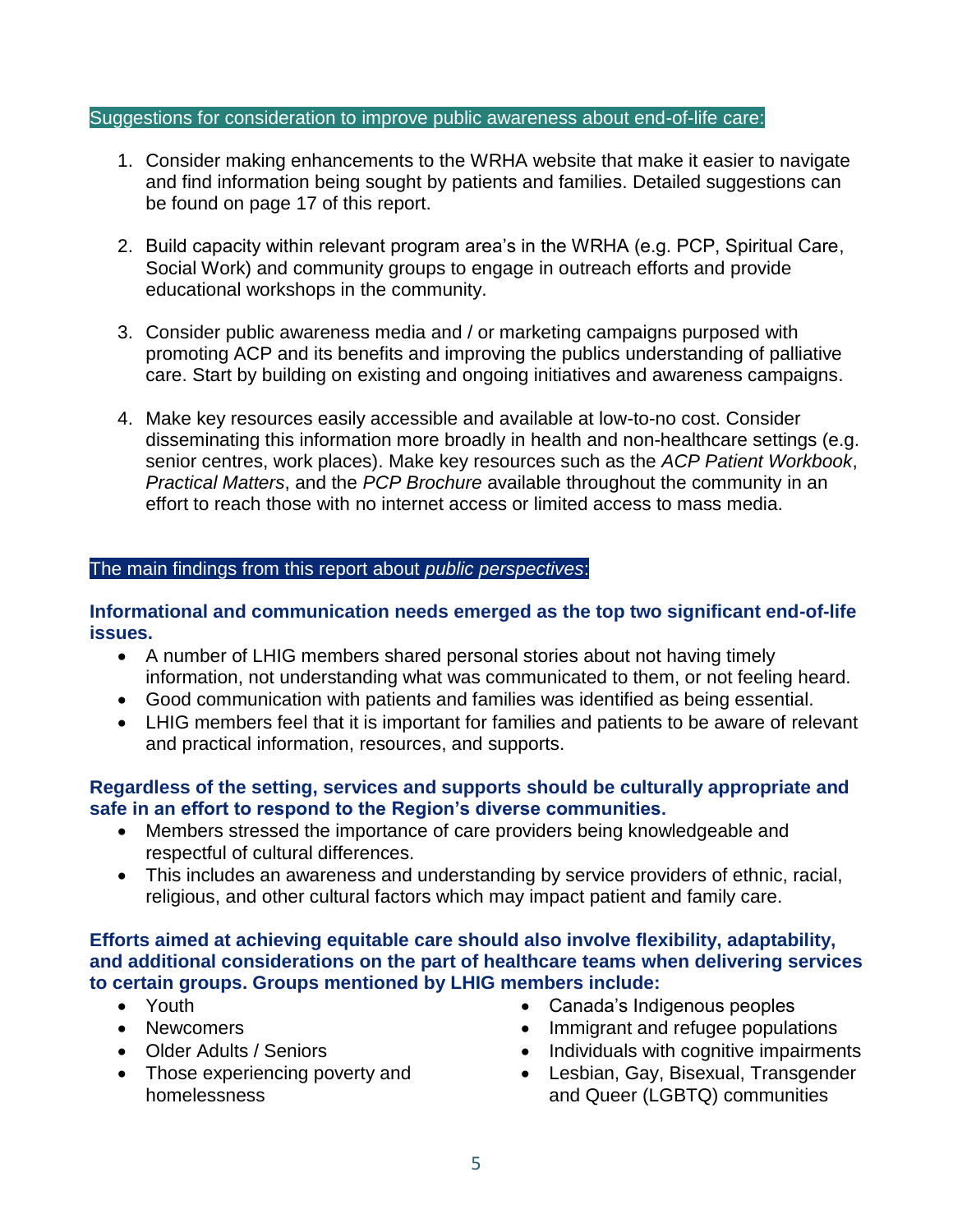i. Cui Y, Zinnick S, Henderson A, Dunne L. *Winnipeg Health Region Community Health Assessment 2019*. Winnipeg, MB. Evaluation Platform, Centre for Healthcare Innovation (CHI) & Winnipeg Regional Health Authority. December 2019.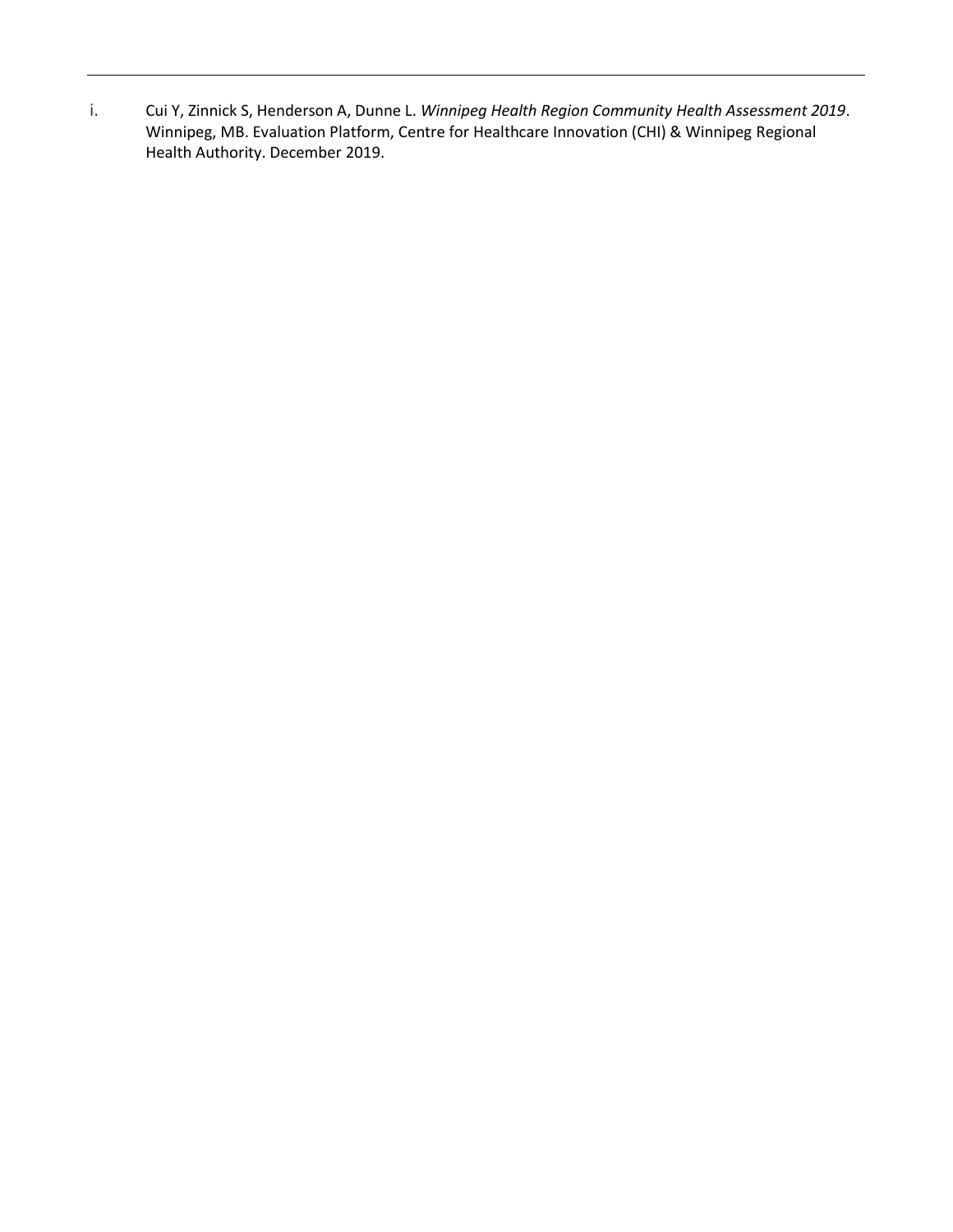# **Introduction**

### **Local Health Involvement Groups**

Connecting to the community and engaging the public continues to be a priority for the Winnipeg Regional Health Authority (WRHA). "Involve the public" by partnering and collaborating with those we serve is one of the region's six strategic priorities. There are six Local Health Involvement Groups (LHIGs) throughout the health region that have been providing feedback and their unique community perspectives on significant health issues to the WRHA Board for 18 years. They are comprised of 80-90 residents of the geographic community area pairs (Appendix A) that each Group represents. The LHIGs are diverse in terms of culture, socio-economic status, professional backgrounds, work experience, age, and gender. Their discussions, feedback, and any associated recommendations related to the topics they explore are captured in a report that is shared with the Board, WRHA Senior Leadership, relevant program areas, and are available on the WHRA website [\(https://wrha.mb.ca/engagement/lhig/reports/\)](https://wrha.mb.ca/engagement/lhig/reports/). Suggestions from the LHIGs are used in a variety of ways to address important issues impacting healthcare throughout the region.

### **Background**

Every year, members of the LHIGs (Appendix B) share ideas for topics that are a priority to them and these are presented to the WRHA Board of Directors for review and support. In recent years, *end-of-life care* continued to emerge as a topic that LHIG members expressed interest in exploring at future meetings. The topic was brought forward to the Board in 2020 and subsequently became one of the two topics approved to explore in 2020-2021. Approximately six meetings were held between April 19, 2021 and May 6, 2021 where 45 members of the public met to explore, discuss, provide input, and share their perspectives on end-of-life care issues. WRHA leadership, including *Community Area Directors* (Appendix B), *Board Chair* Pat Solman, and *Board Directors* Kiran Kumedan, Lisa Pormeister, Dr. Judith Scanlan, and Major Gordon Taylor were also in attendance at meetings to observe and hear firsthand the comments, input, and experiences shared by LHIG members.

### **Key Terms and Concepts: Used in the exploration of this topic**

The following terms and concepts were used in the exploration of this topic.

#### *Palliative Care:*

- Is an approach to care which focuses on comfort and quality of life for those affected by life-limiting/life-threatening illness;
- is much more than comfort in dying; and
- is about *living*, through meticulous attention to control of pain and other symptoms, supporting emotional, spiritual, and cultural needs, and maximizing functional status.

– World Health Organization, 2020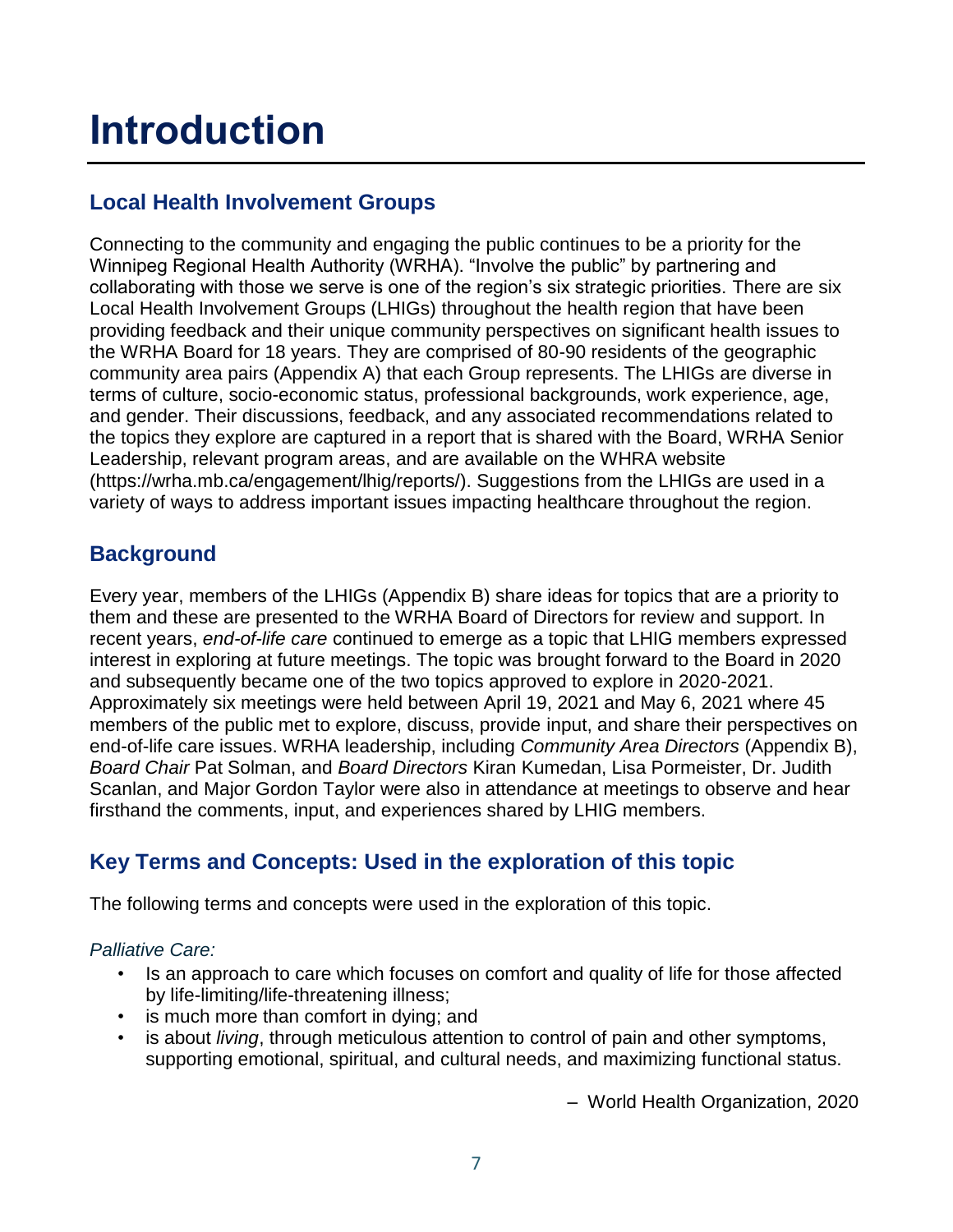#### *End-of-Life Care:*

- Falls under the broader continuum of palliative care;
- often refers to palliative care for people with a life-limiting illness who are in decline and nearing the end of life; and
- processes for addressing medical, social, emotional, and spiritual needs continue.

The WRHA offers a robust palliative care program (PCP), which includes access to care 24 hours a day for those registered with the WRHA program and consultative services to patients and health care professionals across Manitoba. Palliative and end-of-life care is delivered in all care settings, including individual homes, long-term care (LTC) homes, hospitals, and hospices.

#### *Advance Care Planning and Goals of Care:*

*Advance care planning (ACP)* is a way to help you think about, talk about and share your thoughts and wishes about future health care. It gives you a "voice" in decision making, helps you determine who would communicate for you if you are unable to communicate for yourself and should include conversations with your health care team. *Goals of care* refers to the intended purposes of health care interventions and support as recognized by both a patient or substitute decision maker and the health Care Team.

– Winnipeg Regional Health Authority 2021

Questions pertaining to an individual's goals of care are asked by healthcare teams when a patient goes to a hospital, LTC, or when being transferred from one healthcare facility to another (e.g. from hospital to LTC). However, patients and their families can also initiate the discussion at any time. The ACP Patient Workbook is available for download on the WRHA's website - [https://professionals.wrha.mb.ca/files/acp-workbook.pdf.](https://professionals.wrha.mb.ca/files/acp-workbook.pdf) It is a guide to ACP, with thought-provoking questions to answer, and important details about various health-care treatments, as well as tips on developing and sharing your advance care plan.

### **Engagement Process**

#### *Consultation with Subject Matter Experts*

Prior to the LHIG meetings, program leadership and specialists from the WRHA's PCP, Spiritual Care Services, Social Work, and Patient Relations met with LHIG staff to provide relevant and up-to-date context and information on end-of-life care in the Winnipeg health region. The feedback from staff helped to inform the content and focus for the LHIG meetings.

#### *Presentation and Questions for Input*

The LHIG meetings focused on providing members with general information about palliative and end-of-life care, followed by the opportunity to share their input, ideas and perspectives. Each meeting included a presentation by subject matter expert Janice Nesbitt, a Clinical Nurse Specialist with the WRHA Palliative Care Program, who also remained available to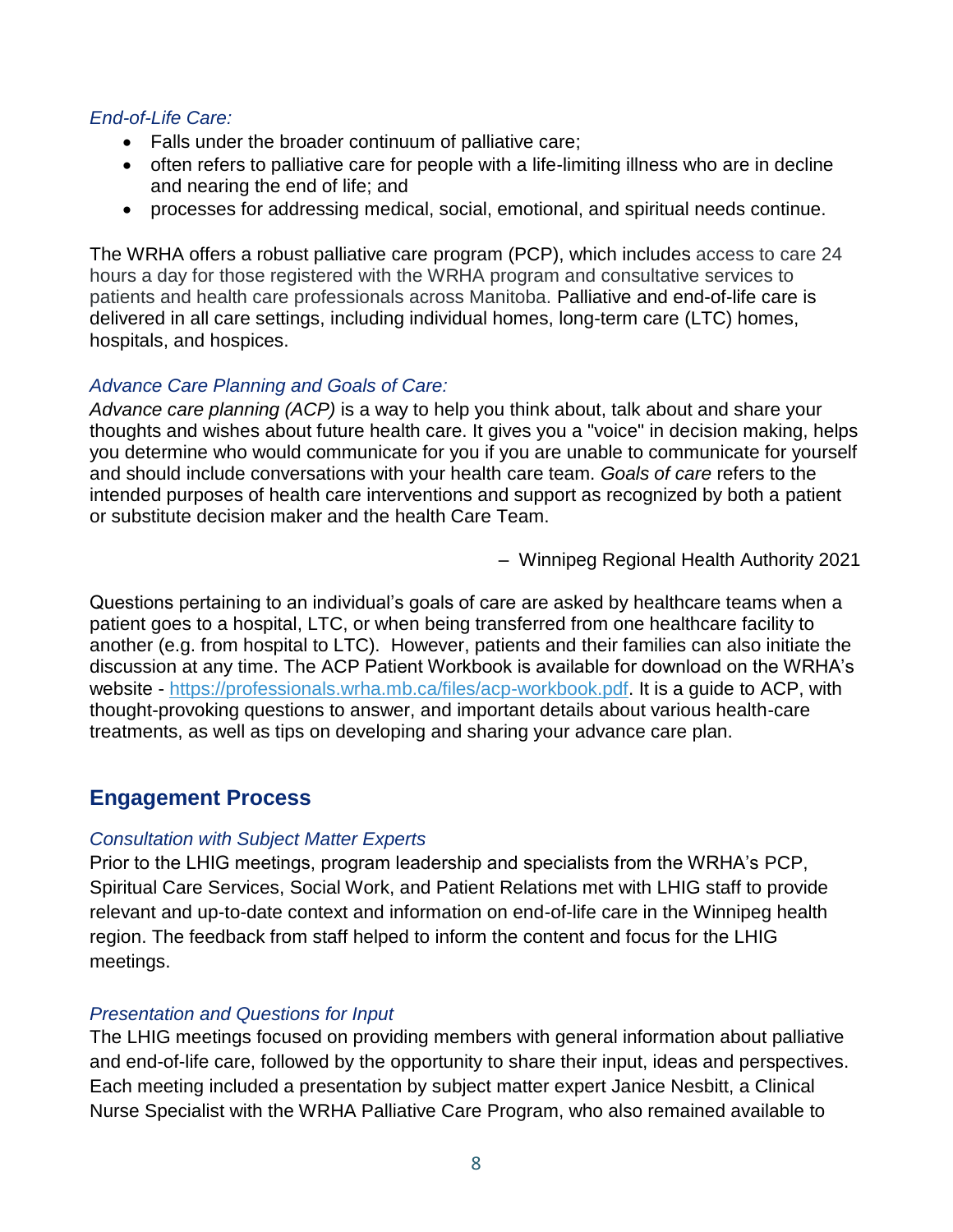LHIG members to answer questions and observe the groups discussion and feedback. The presentation covered key terms, considerations, services, places of care within the Winnipeg health region, and resources related to the topic. Following the presentation, members were presented with six questions for input. Questions focused on gauging member's awareness and understanding of palliative and end-of-life care as well as gaining insight into their perspectives pertaining to patient and family needs across the palliative continuum of care.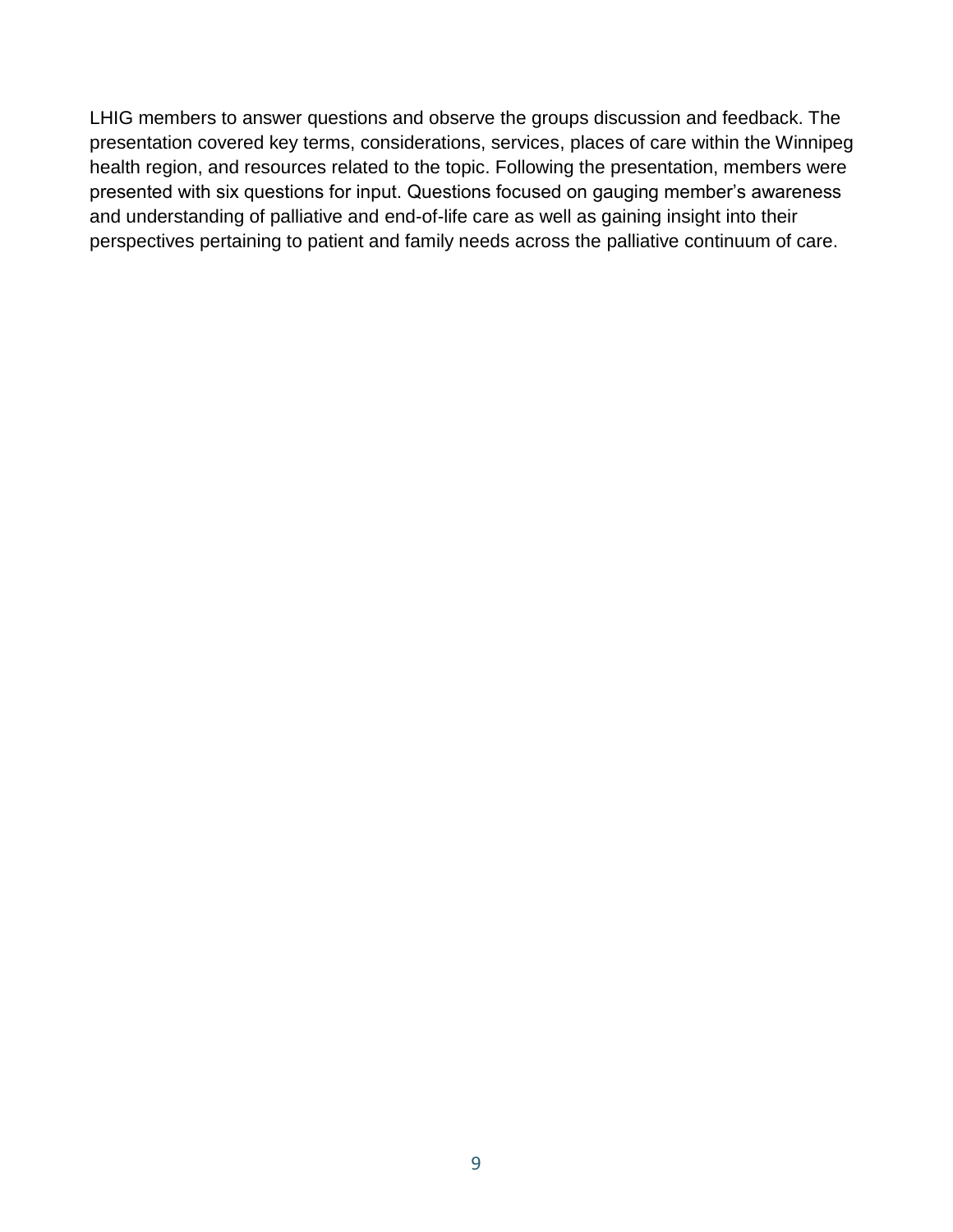## **Public Awareness: Key Themes**

*Public awareness* refers to communication activities designed with the intent to raise awareness, influence behavior changes, and from a health care perspective, improve health outcomes for individuals and the population. A general familiarity with key terms and availability of services has the potential to empower individuals and families in accessing palliative care if needed and encourages important discussions about their own future care. That is to say that awareness of palliative and end-of-life care helps improve knowledge of, and access to services by patients and families that better aligns with their needs and wishes.

Following a presentation entitled *Palliative and End-of-Life Care* by subject matter expert Janice Nesbitt, LHIG members were asked two questions related awareness on the topic. The questions and responses are listed below. Responses have been organized by theme. Under each theme are individual responses to provide further insight.

#### **Question 1:** What was new to you?

**Theme 1***. A number of LHIG members commented on various aspects related to palliative care services being new to them, especially the option of receiving services at home*.

Individual responses:

- Did not know that you could receive palliative care in the home.
- Did not know that palliative care was an option in the home with access to 24/7 support on call.
- Was not aware that access to a team 24/7 was available for those receiving services in a home setting.
- First time hearing about the different classifications of palliative care.
- Didn't know that there was a cap for home care hours for patients receiving palliative care at home.
- Wasn't aware how much of the load would be expected to be carried by family and friends if someone decides to opt for palliative care at home.
- Didn't know there was end-of-life care protocols at LTC homes.
- Didn't know that LTC offered palliative care.
- First time hearing that up to 70% of people state that they would prefer to die in their homes than in hospital.
- Didn't know that you could deliver palliative care where the person lived. How do we get the word out?

*"would it be more efficacious for the system and the person if a change could be made in terms of resources available because it would seem to me that it makes more sense to keep as many people as possible out of hospital if that's their preference. Has any investigation been done to see if we could go a different route? Just a thought."* – LHIG member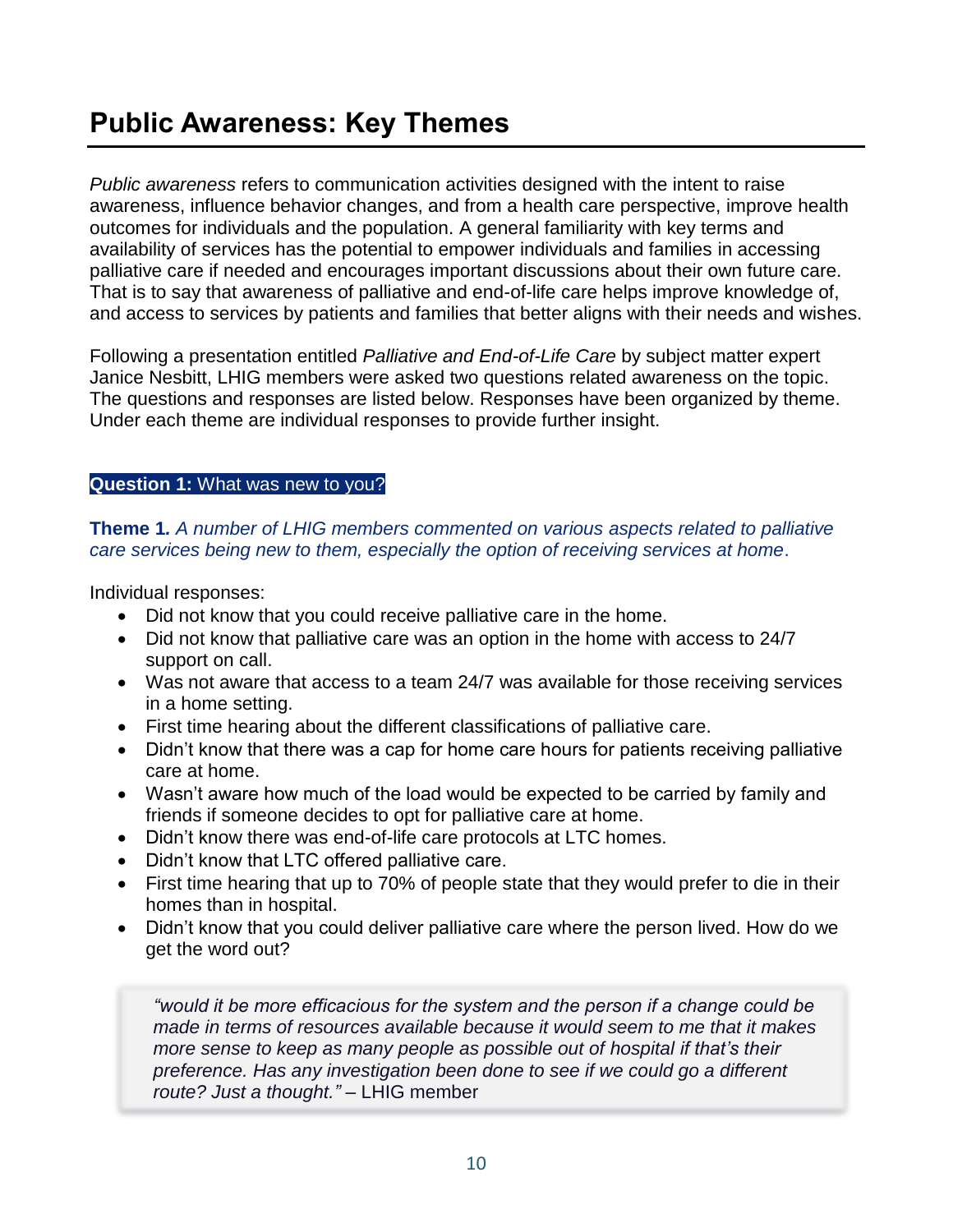#### **Theme 2.** *A number of LHIG members were unaware of the type and variety of resources available to patients, families, and the general public.*

Individual responses:

- Learned about most of the resources listed on the final slide in the presentation for the first time.
- All of the resources shown during the presentation were new.
- Wasn't aware of the Employment Insurance Compassionate Care Benefits
- Wasn't as familiar with the resources in spite having lived experience supporting a loved one in palliative care.

#### **Theme 3.** *A cluster of comments also centred around hearing palliative care being described as an approach to care rather than a place of care.*

Individual responses:

- Didn't know that palliative care wasn't a place.
- Didn't think there was this sort of consideration around life expectancy.
- Thought palliative care was more or less when there weren't any other treatment options available or the person didn't choose to have other treatment options.
- Thought it was a special place you could take someone to that had a very chronic condition or disease.

*"I used to think that palliative care was a place. I didn't know that it was an approach. Knowing that it's an approach is an eye opener."*  – LHIG member

**Theme 4.** *A number of aspects related to Advance Care Planning (ACP) was new to some LHIG members, most especially the Goals of Care categories.*

Individual responses:

- Didn't know about the different ACP Goals of Care levels (C- Comfort Care, M Medical Care, R - Resuscitation).
- First time hearing about the goals of care levels.
- Didn't know about the levels of resuscitation connected to palliative care.
- Didn't know once a patient is enrolled in the WRHA Palliative Care program, cardiopulmonary resuscitation (CPR) will not be attempted under the Goals of Care.
- Had never heard of goals of care (*a few members asked for the goals of care to be explained again*).

#### **Theme 5.** *Most of the information was new to members who have had little-to-no personal experience with end-of-life care*.

Individual responses:

• Everything was very new.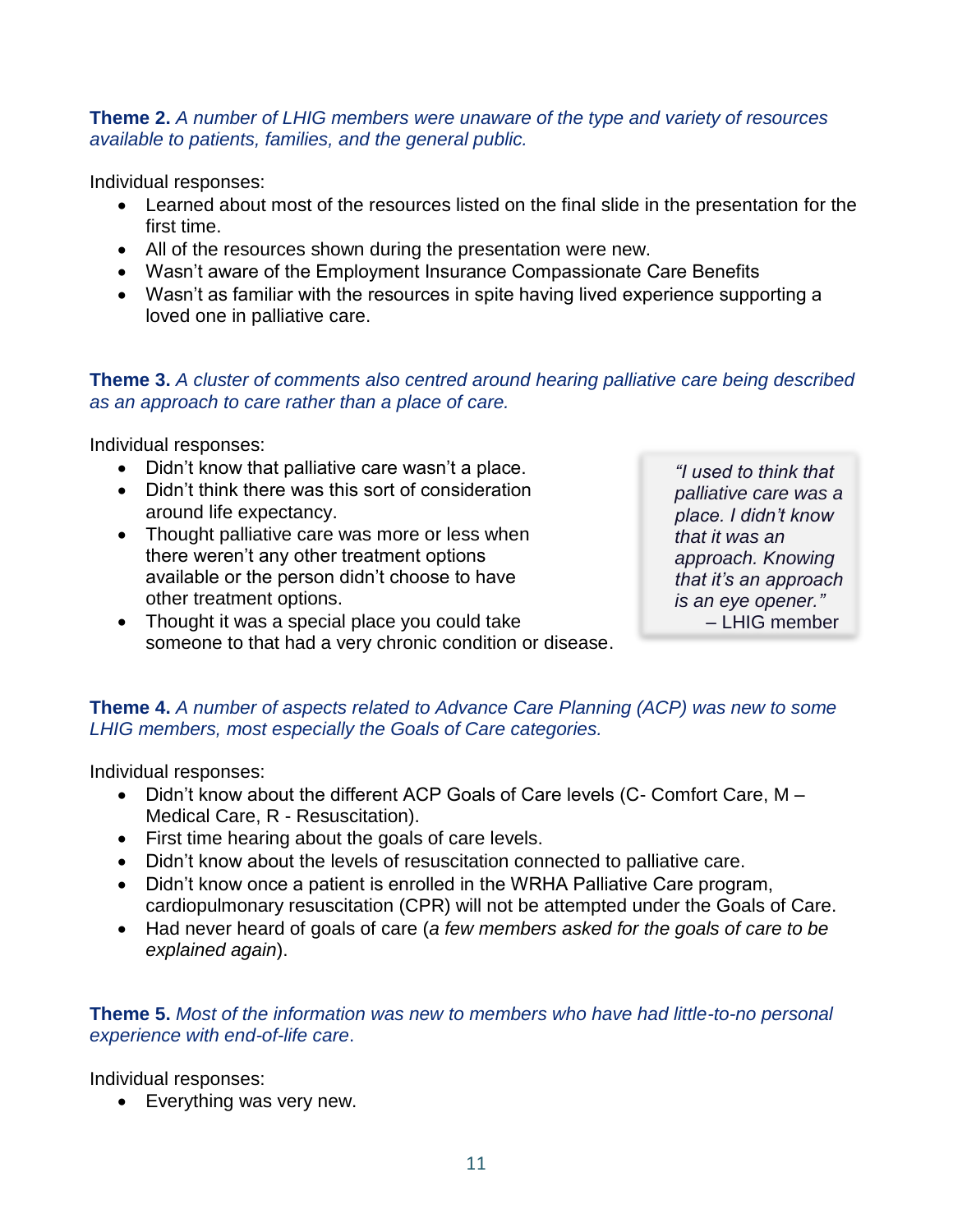- Pretty much all of it was new
- A lot of this was new.
- Everything presented tonight was new.
- Didn't know any of this probably because of the lack of exposure personally.

#### **Additional individual comments:**

- Didn't know what the term hospice meant.
- Wasn't sure how Grace Hospice and Jocelyn House operated (i.e. in terms of what's included, costs, how they differ from St. Boniface Hospital or Riverview Health Centre palliative care units).
- Didn't know that someone who's receiving aggressive treatment for cancer isn't a candidate for palliative care but would instead be followed by Cancer Care Manitoba.

**Question 2:** What are your ideas about how we can better inform people about end of life care / palliative care services and options?

**Theme 1**. *Disseminate the information about palliative and end-of-life care more broadly. Information should be available at more places, especially places where people often go for healthcare services (e.g. primary care physician office, access centres).* 

Individual responses:

- The information about Advance Care Planning is beautiful on the website but this information needs to be available in print for people who can't access it online.
- There should be a media campaign about where to go for information about end-of-life care – there should be media ads and billboards about where to call, where to go.
- Create a publication similar to what they do for newcomers (e.g. how to open a bank account, how to apply for a mortgage, how to access or do a number of things). Could there not be an educational brochure of some sort that could speak to this kind of health service?
- Could this be combined with a few other health topics at information centres or health fairs?
- Something else that might go into a pamphlet information about how Advance Care Plans or how Power of Attorney's work– a lot of people don't understand or know where to begin.
- Whatever information is conveyed, make sure it's honest and complete dying in palliative care isn't pretty. It can be ugly.
- More work is needed around general dissemination of the information by family physicians.
- Leverage the visits or interactions with family doctors they can start having these discussions or sharing the information at their place of practice.
- Is this information available in doctor's offices? Consider those kinds of basic places. Make sure the information is nice with easy to read language so that people can understand it. Consider material that's been translated into other languages.

*"I didn't know any of this was available."* – LHIG member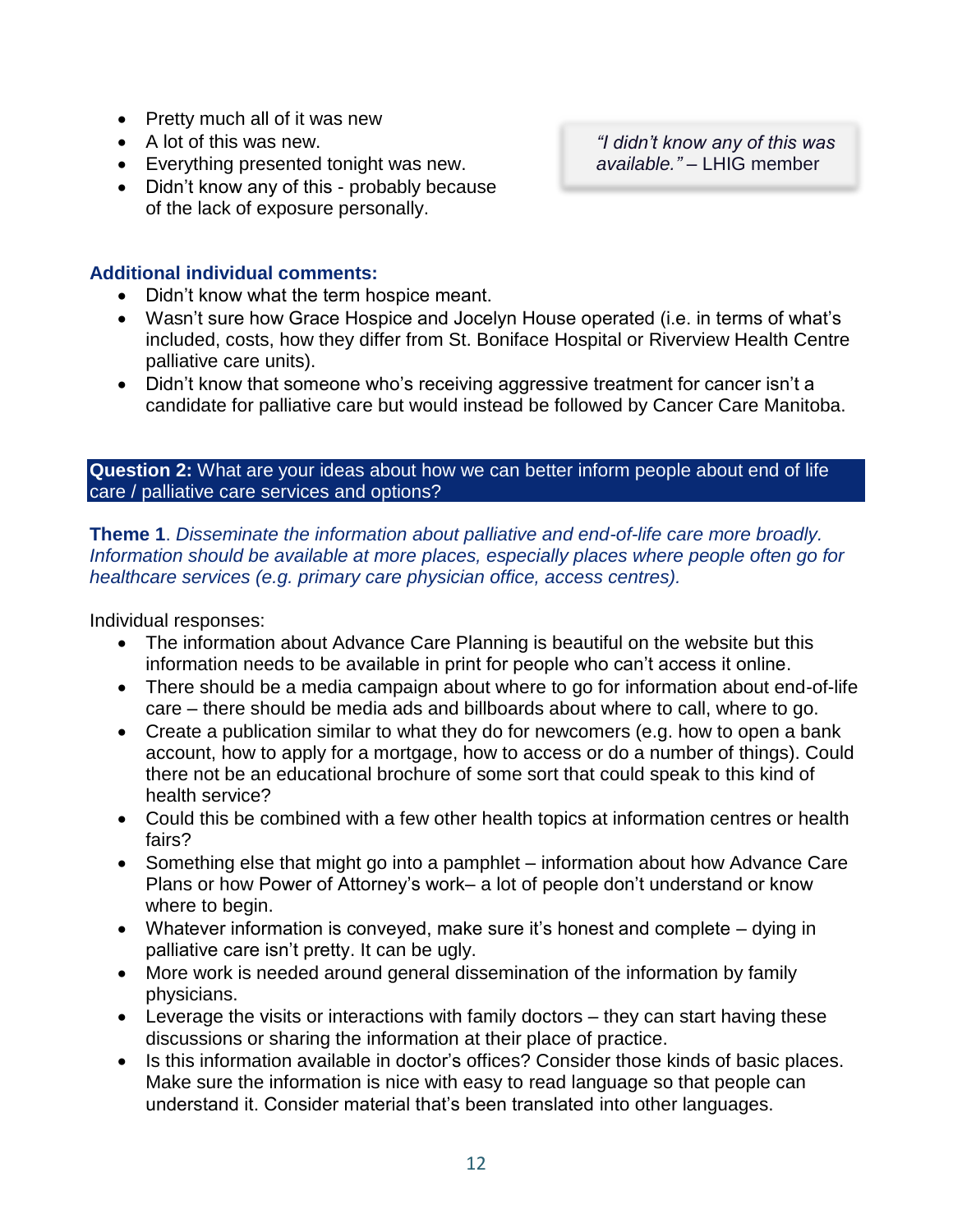• This information will be needed by everyone at some point. Put information where people can get it before they need it so that they're not scrambling when the situation arises.

*"The more you know about these things before you need them, the better off you are when you do need them."* – LHIG member

#### **Theme 2.** *Normalize talking about death and dying and consider taking strategic measures that would prompt or encourage families to have conversations about these life events and end-of-life care*.

Individual responses:

- The public needs to talk more about death.
- We need to talk about death more.
- It shouldn't be uncomfortable or embarrassing to talk about death. But there is some that not all cultures might feel this way.

*"We need to talk about death more. I think the lack of awareness comes from discomfort in talking about death."* – LHIG member

- This conversation might be uncomfortable for those people in a position to talk to us about it, people like physicians or teachers. Therefore, training might be needed for them to be able to talk to us about it.
- Anything that the WRHA can do to encourage families to have conversations about this. We need to talk to our family beforehand and not when there's a crisis.
- Make material available that will get people thinking about this on their own, planting the seed that you might need this at some time.
- Have information like this available at a DRs office, with nice easy to read language. While waiting, people who have not thought about this before might read it and consider talking to their families about this stuff.
- Having this information available in a doctor's office or other healthcare places, might encourage people to have these conversations with their family members, to talk about those difficult things before it is on their doorstep.

*"make it normal somehow to talk about these issues before they actually become an issue. So that people not in the midst of, or at the beginning of a crisis are now suddenly having to face these conversations. It's so much better I think, if people have these chats with their family members, or friends, or both, before anything actually happens"* – LHIG member

#### **Theme 3.** *Conversations about dying and end-of-life wishes need to start earlier.*

Individual responses:

• Schools would be a good place to start the conversation about death. If sex education is covered in schools, why not death since we all die?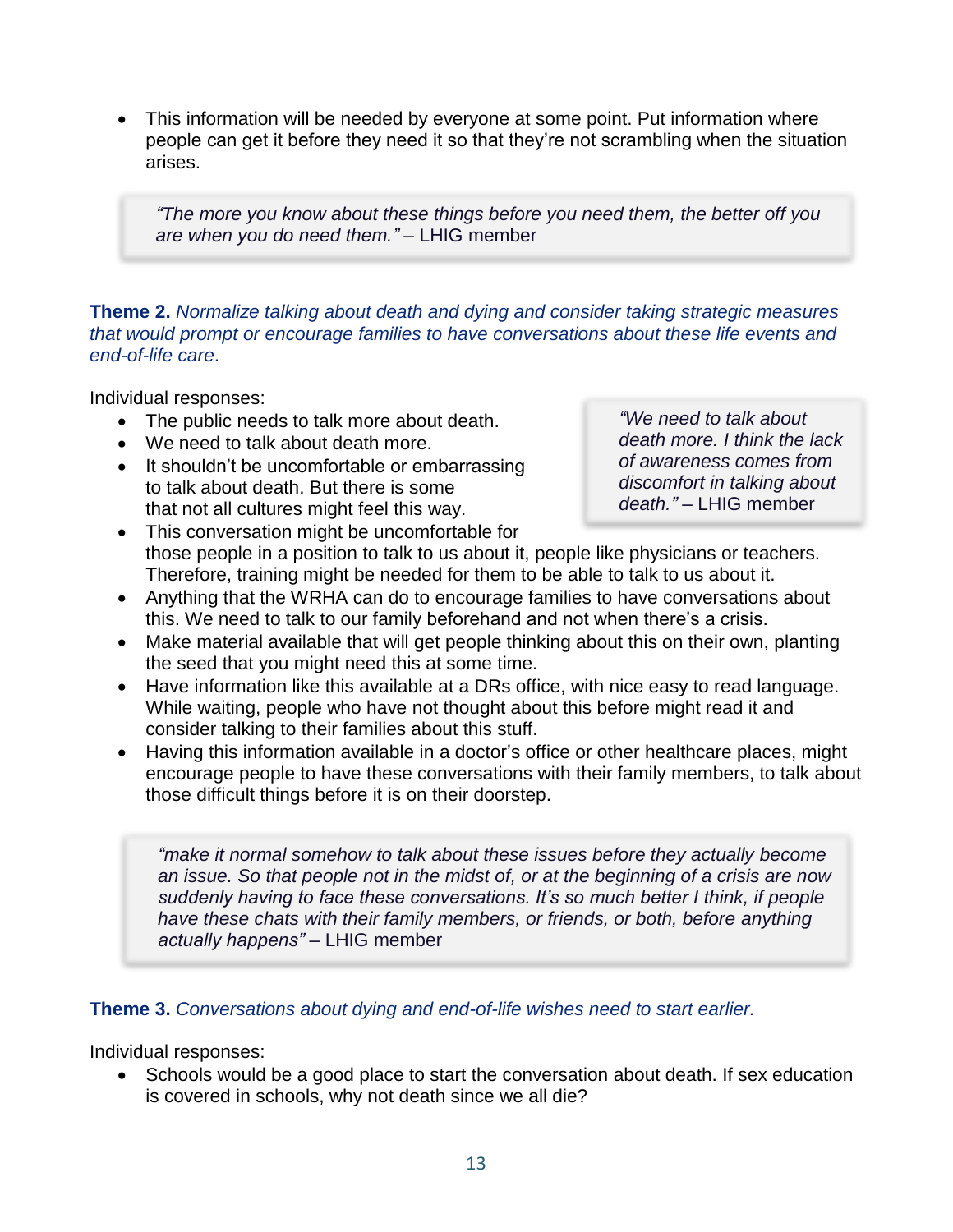- Have the conversation at diagnosis the conversation needs to happen earlier.
- Family physicians could start the conversation with their patients earlier.
- When the diagnosis is first made in the DRs office, it should generate an automatic referral to the palliative care program where the family can choose whether or not to accept an appointment or a meeting with someone from the program. Just so that they know that there's someone out there that could explain all the stuff that's often found in the booklet. That way if the patient and family needs help to understand the information or navigate the different parts of the program, they have it. If this happened right at the beginning, it would make things a lot easier for families.
- As soon as a person is diagnosed, there should be a follow up meeting scheduled to tell people about all the things that are there to help them.
- A lot of the audience your trying to get to is the family of the patients families are often wondering where they can get this information when they're searching. Online is an option but the contact points in the healthcare system (home care, access centres) can be really good starting points. These contacts should also be knowledgeable about this instead of just handing out reading material.
- We need to prioritize talking with our families to get some idea about what kind of comfort care we might need and / or want – have the conversation early, especially before the point of where someone can't speak for themselves. it sure saves a lot of problems.

#### **Theme 4.** Consider doing *community outreach. Host presentations and workshops.*

Individual responses:

- Do more outreach, presentations or workshops about the topic (e.g. at seniors centre's or other groups)
- Have a nurse come out to speak to newcomer groups.
- Target specific groups for presentations such as newcomer groups, seniors, and retirees.

#### **Additional Individual Comment:**

• We often don't come across this information until the time arises where we need it. Therefore, it might help to have this added to the role of a patient advocate.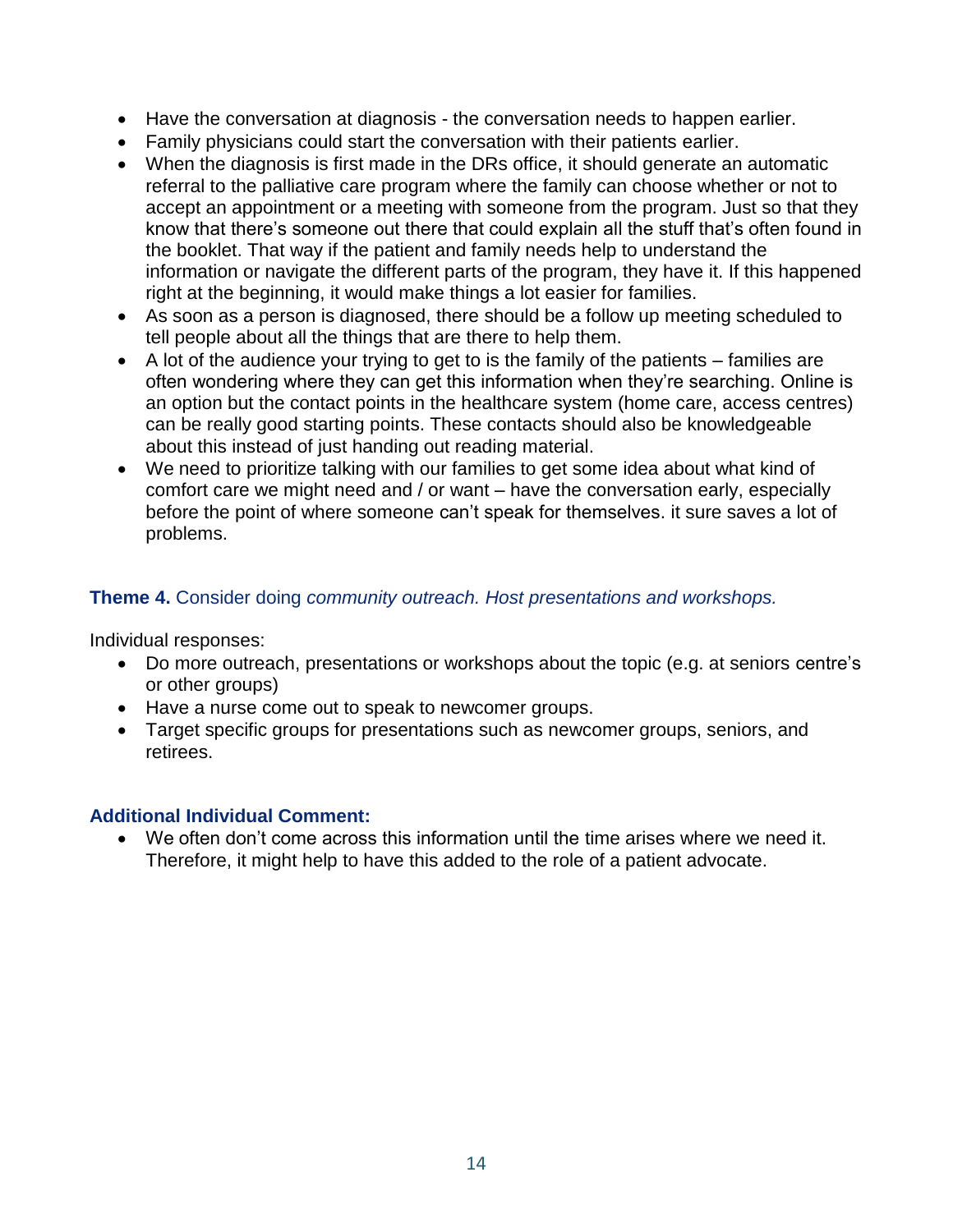# **Public Perspectives: Key Themes**

End-of-life care requires a significant investment in resources, funding, and coordination of health system and community-based services. Ongoing discussions aimed at understanding public perspectives and experiences is needed in order to ensure that the healthcare system responds to the needs of patients and their families, as required.

LHIG members were asked to consider their responses to the questions below based on a combination of what they know about palliative and end-of-life care, what they learned from the presentation, and where applicable, their personal experiences. Responses have been organized by theme. Under each theme are individual responses to provide further insight.

#### **Question 3:** What care or supports do you think family members or primary supports should receive when their loved one is (a) nearing end of life; (b) at the time of death and (c) afterwards?

#### **Theme 1.** *Informational Needs*.

Individual responses:

- Clear information on what to expect.
- For the family, it would help to have an explanation of the process of dying, so that the family understands what may happen throughout the process.
- Accurate information about what you're dealing with so you can have the right information to make the right decisions about whether or not to pursue a treatment or not.
- Information on what you need to do or consider when your loved one is dying or has died - similar to what a number of funeral homes give out in terms of what you need to do. It would be helpful to have this information beforehand, especially for legal matters, because there is often a lot of paper work to fill out and submit.
- Handouts or books that explain things.
- Family, caregivers need to have honest and direct information with the options that are available to them.
- General information about legal considerations.
- It's important to have legal advice, especially for those who are an executor or Power of Attorney and especially when their loved ones are nearing the end of life. They all have a powerful role to play. If everyone has a clear understanding about who's responsible for what, it would resolve a lot of family issues if roles are identified and in place legally.

*"A patient will want to know what is going to happen to them and what their care will look like. The family will want to know what their role will be in that care and what they'll need to do during the end-of-life process"* – LHIG member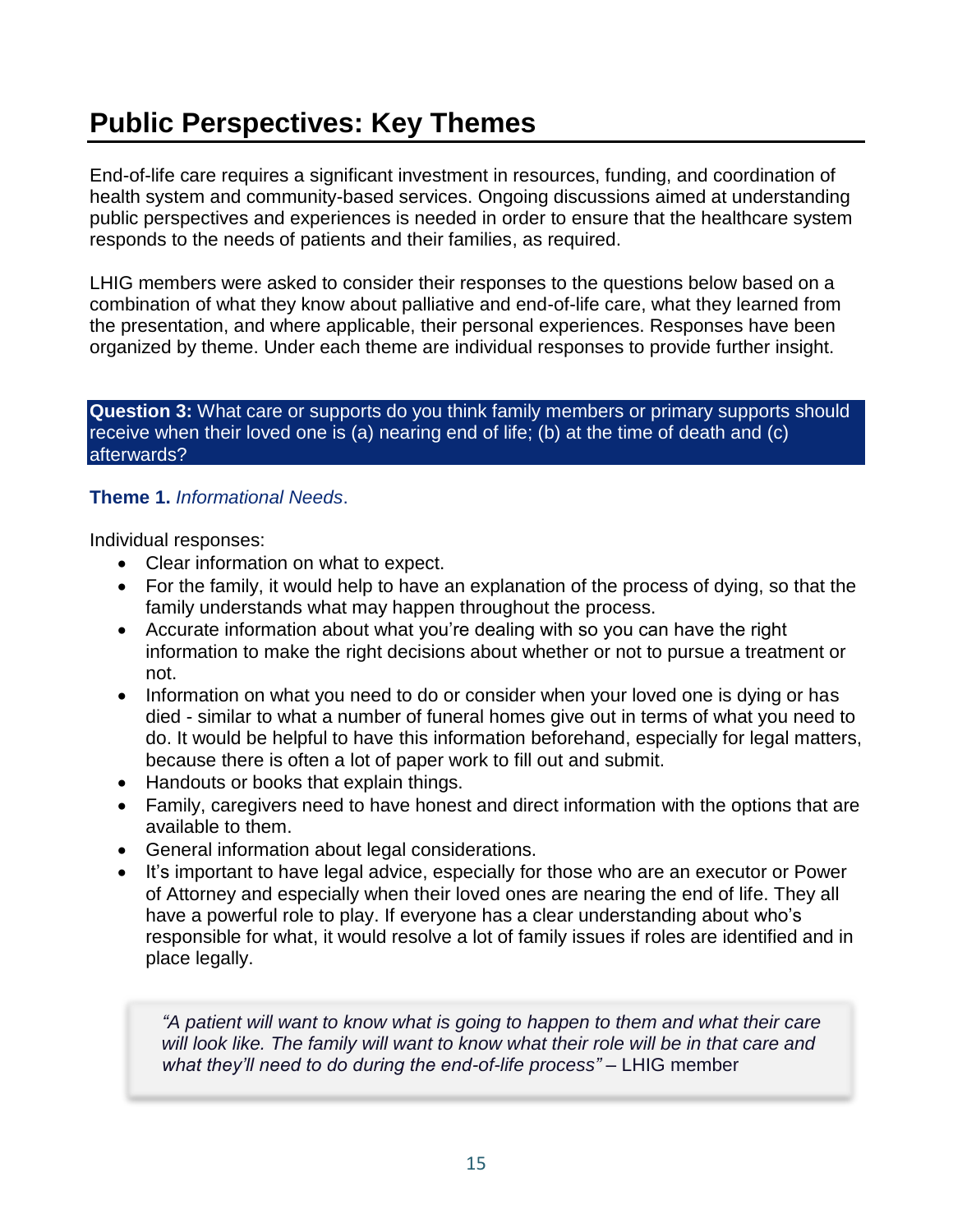#### **Theme 2.** Communication Needs

Individual responses:

- Good communication with and between healthcare providers, patients, and families.
- Knowing who to go to with questions or concerns.
- Clear, easy communication that helps families really understand what is going on.
- A volunteer to walk alongside the family (preferably a volunteer from the medical field) so they can help communicate certain difficult to understand terms.
- Don't sugar coat messaging. Patients and families deserve to understand how invasive certain procedures can be and the risks of prolonged suffering. The healthcare team should tell it like it is so families can prepare better.
- Healthcare providers involved in a patient's care should keep the family members informed because the patient might not always keep the family members updated.
- In addition to honesty, clarity. That is, if the medical staff know how dire a situation is, don't hold back communicating clear, accurate, honest information because of not wanting to hurt someone's feelings or cause someone pain.

#### **Theme 3.** Knowledge, Awareness and Offers of Resources and Supports

Individual responses:

- Offers of spiritual care or support groups or one-on-one counselling.
- Family members should know whether or not they're eligible for paid leave or compassionate care benefits.
- Caregivers need to know what financial benefits exist and to know if they're eligible so they can have the option taking care of their loved ones at home.
- Options of therapy, support groups.
- Access to an advocate someone who knows the system, inside and out.
- More access to advocates with personal experiences.

#### **Theme 4.** Respite for Caregivers

Individual responses:

- Supports to come into the home to give caregivers a break.
- Palliative care at home respite for family caregivers taking care of both their loves one's at home and children.

#### **Theme 5.** Check-Ins

Individual responses:

- Important for a healthcare team to check up on the families periodically because their needs will change over time and they won't need just one thing all the time. While they're providing the checkups, they can offer applicable resources at the time.
- Checking in periodically to better meet the needs in the moment.
- Have someone ask if they're doing ok.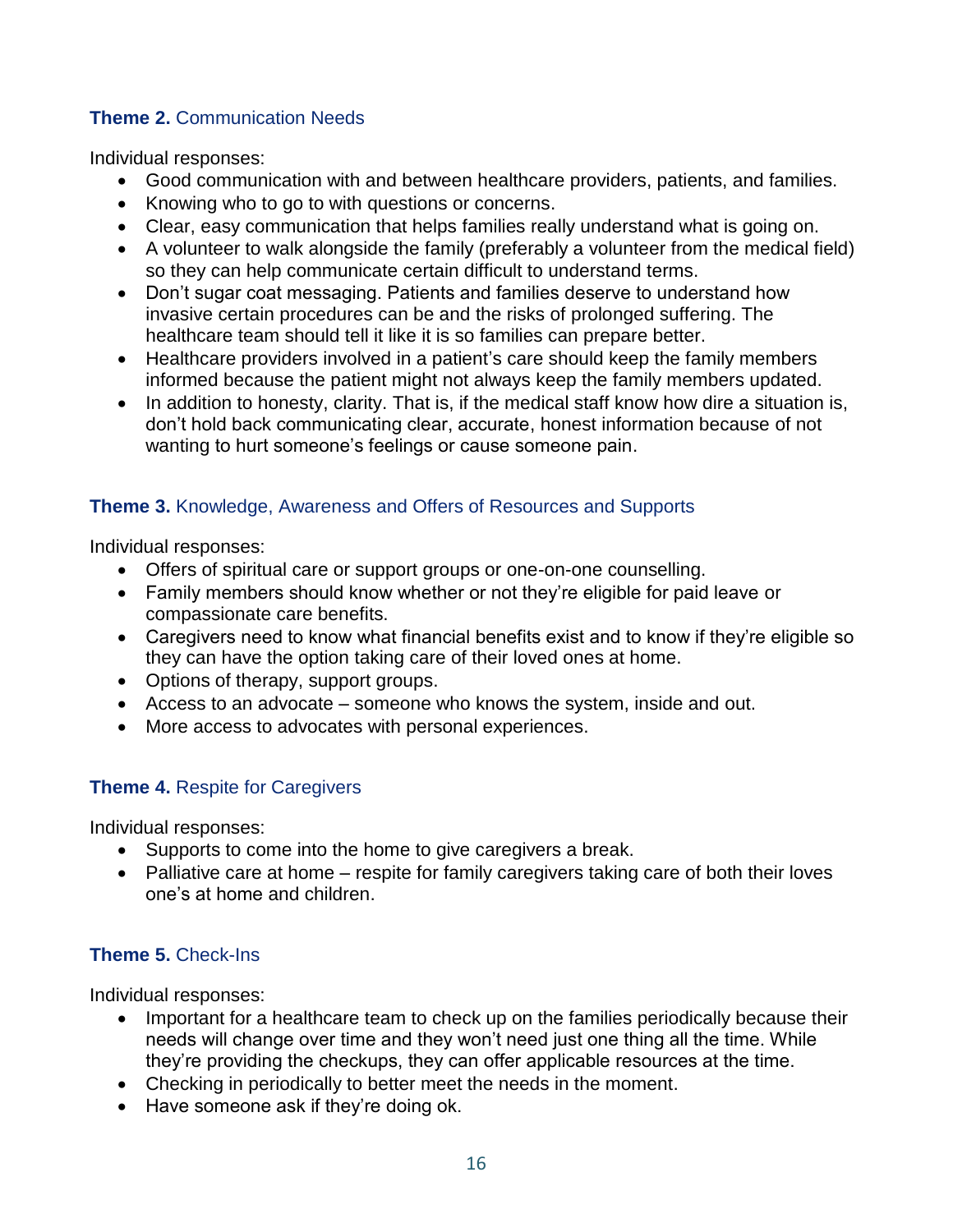#### **Theme 6.** A Primary Contact Person on the Healthcare Team.

Individual responses:

- If there is a healthcare team with different experts that provide different support, it helps if there's one person who's a coordinator for that group. The family can then build rapport with that person because every time you get a call from a different person, it feels disjointed.
- Having a person who is a primary contact that could arrange calls or discussions with other members of the interdisciplinary team.
- Have one person to contact when with questions or concerns as they arise. Whether it's what to do when certain symptoms appear or to help understand what each medication is supposed to do, it helps to have someone provide guidance to caregivers and explain what all this means.
- Have a point person to speak to at any given time when questions or concerns arise. A point person would help, especially for those who are in palliative care for awhile (e.g. 3 months).

#### **Theme 7.** Support with Administrative Tasks

Individual responses:

- A person to help navigate the administrative work and filling out forms.
- Help understanding and filling out the health care directive. The jargon on it isn't easy to understand. Maybe more people would fill them out if it was easier to understand or if there was someone to help.

#### **Additional individual comments:**

Individual responses:

- Privacy it can be very awkward when your loved one is dying and has to share a room with another patient
- A quiet and soothing physical environment
- An "end-of-life care doula," similar to what's there for childbirth. Have a similar option available for those at the end of life.
- Culturally sensitive and appropriate supports.
- Ease of navigation we want things to move smoother and faster when dealing with the health care system.
- There's a very "western medicine" outlook on what support looks like. A good diverse group is needed when creating end of life care programming.
- Patients and families should ask about coverage that might cover a private room (e.g. blue cross).
- 24-hour access to see loved ones in palliative care facilities.
- With the current situation during the pandemic, it's even more important for staff involved in care to demonstrate care, compassion and encouragement for those who can't have visitors due to current restrictions and to the family members who can't visit.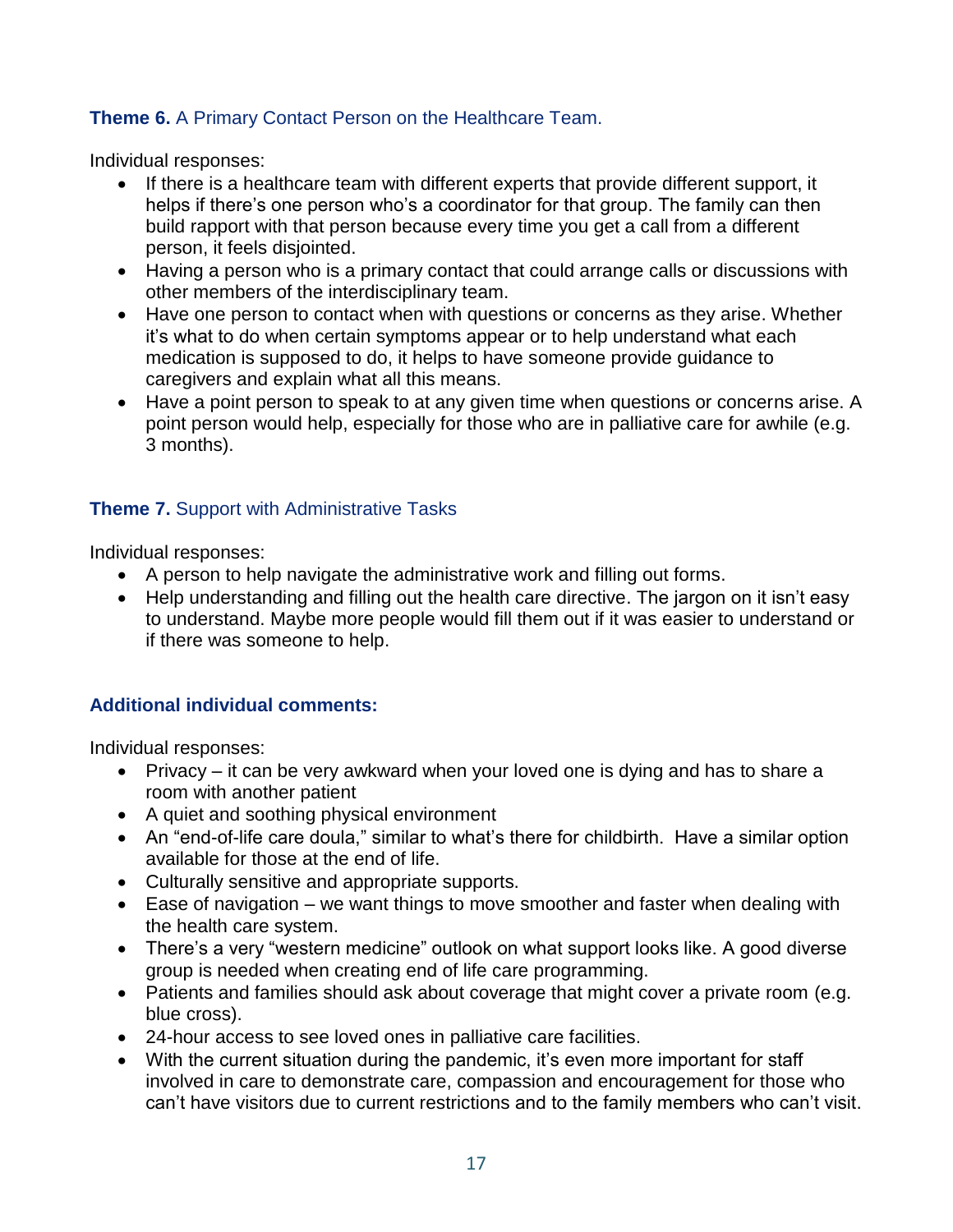**Question 4:** For family members or friends of an individual who has died: what care or support did you NOT receive and wish you had received?

**Theme 1.** *Information – General, Resources*

Individual responses:

- Reading material to help prepare for what was to come.
- Information about all of the resources that are out there.
- Relevant, practical information  $-$  e.g. a list of funeral homes, where to go for grief counselling.
- A checklist about what to do next or what to think about.
- Awareness about the kinds of information and resources available to families.
- General information about resources and asking if or what would be helpful.
- Information about where to go, what to do, who to approach.
- A set of guidelines on what to expect across the various stages of end-of-life.

#### **Theme 2.** *Better Communication.*

Individual responses:

- Professionalism and better communication. The healthcare team could've done a better job of giving more honest and accurate answers.
- A better understanding of what was done and why.
- Communication about what's being done and by who (i.e. who's providing the treatment and why).
- Timely communication from long term care staff when they were aware that a loved one was nearing the end of life.
- The issue wasn't the information that was communicated but how it was communicated. Things just could've been explained better and could've been more personal.
- At the time of diagnosis, it would've helped to have someone there to explain some of the stuff that was shared by the presenter (this is where the ball was dropped).

*"As someone who has worked in the educational system I know firsthand how challenging our systems are for people to navigate. As professionals, I believe it is incumbent on all of us to remember that fact when we are dealing with the consumers of these systems. Everyone is overworked - but that is just not a good enough excuse for insensitive behaviours. Fortunately, I am able to say I have received the best of care for my loved ones - but have also had some tougher encounters."* – LHIG member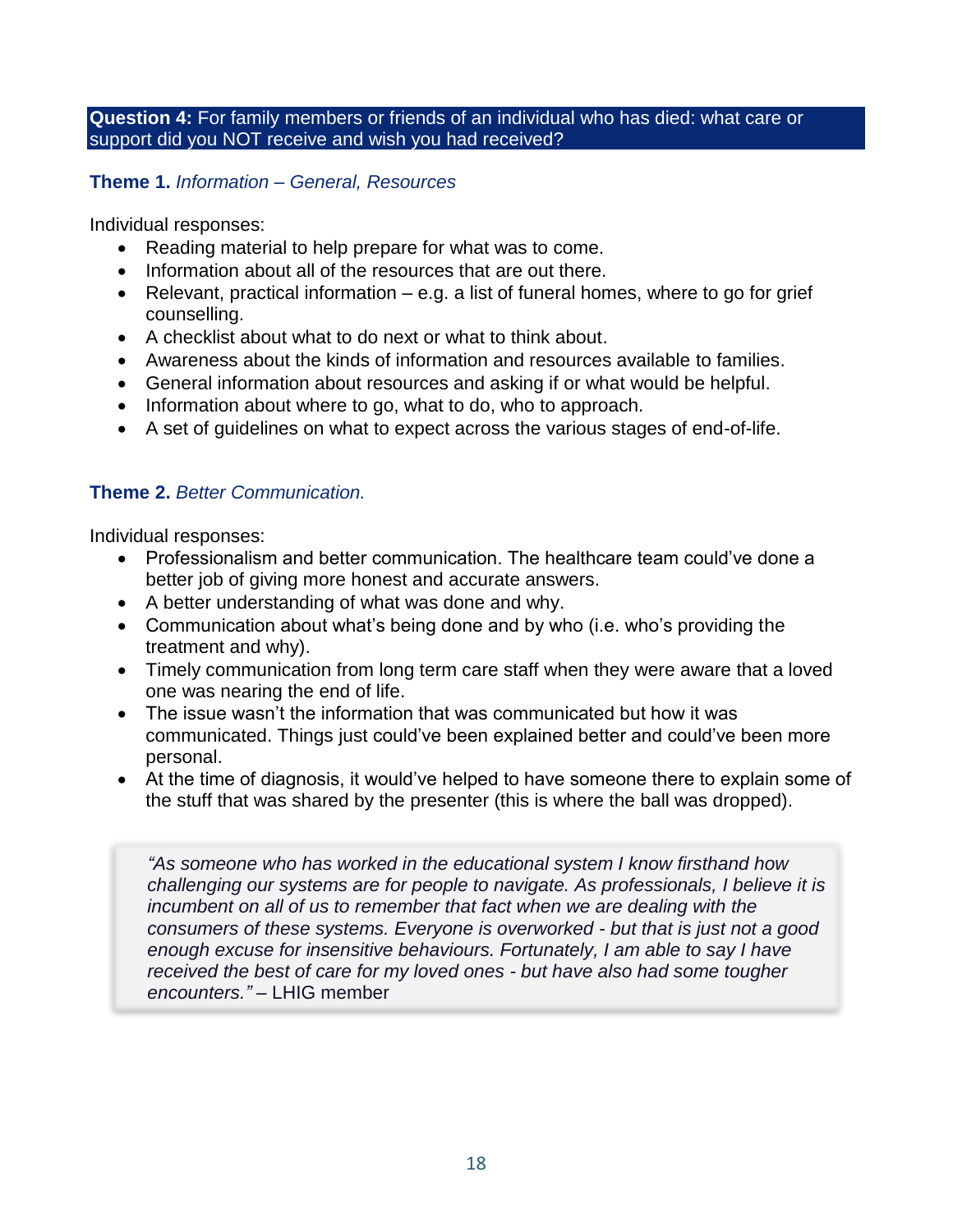#### **Additional individual comments:**

- A break from caregiver responsibilities.
- Help with taking care of young kids and knowing how best to explain to them what was going on.
- A comfortable place to sit or rest when staying overnight in the hospital. It would've helped to have a room that facilitates comfort when staying overnight as a visitor.
- An exit interview by the LTC home to discuss the families experience.
- An opportunity for family follow-up with the healthcare team after the passing of a family member.
- A more consistent display of compassion.
- More personal attention.
- An idea about what kinds of questions we should be asking of the health care team.



It is worth noting that there was a cluster of statements made by numerous LHIG members who shared their belief that those who work in the palliative and end-of-life care field really do have the patient's "best interest at heart." A number of LHIG members with personal experiences also shared

stories about the small acts of kindness displayed by staff, acts that went above and beyond their formal duties. One member shared that although it was a challenging experience for the family:

*"Whatever they did at Grace Hospice was exactly right on target – they were really wonderful, the whole team, everything. They explained everything. They knew his name. They treated him really really nicely. He had a really great room. They allowed us to bring food in and spend as much time. They had a bed in there that we could stay overnight if we wanted to. I mean, it was a lovely experience – I would want to be there at the end of my life."* – LHIG member

**Question 5:** Should different approaches or types of support be considered for family members/friends that experience language barriers, socio-economic challenges, have disabilities, mental health issues, etc.?

#### **Theme 1.** *Addressing language barriers.*

Individual responses:

- If it's a language barrier, a liaison that understands the language and the health care system should be available to help patients and families.
- Access to interpreters and translators are important in order to avoid any misunderstandings or miscommunications.
- Print material (e.g. pamphlets) should be available in as many different languages as possible.
- Bare minimum have translation services available in many different languages.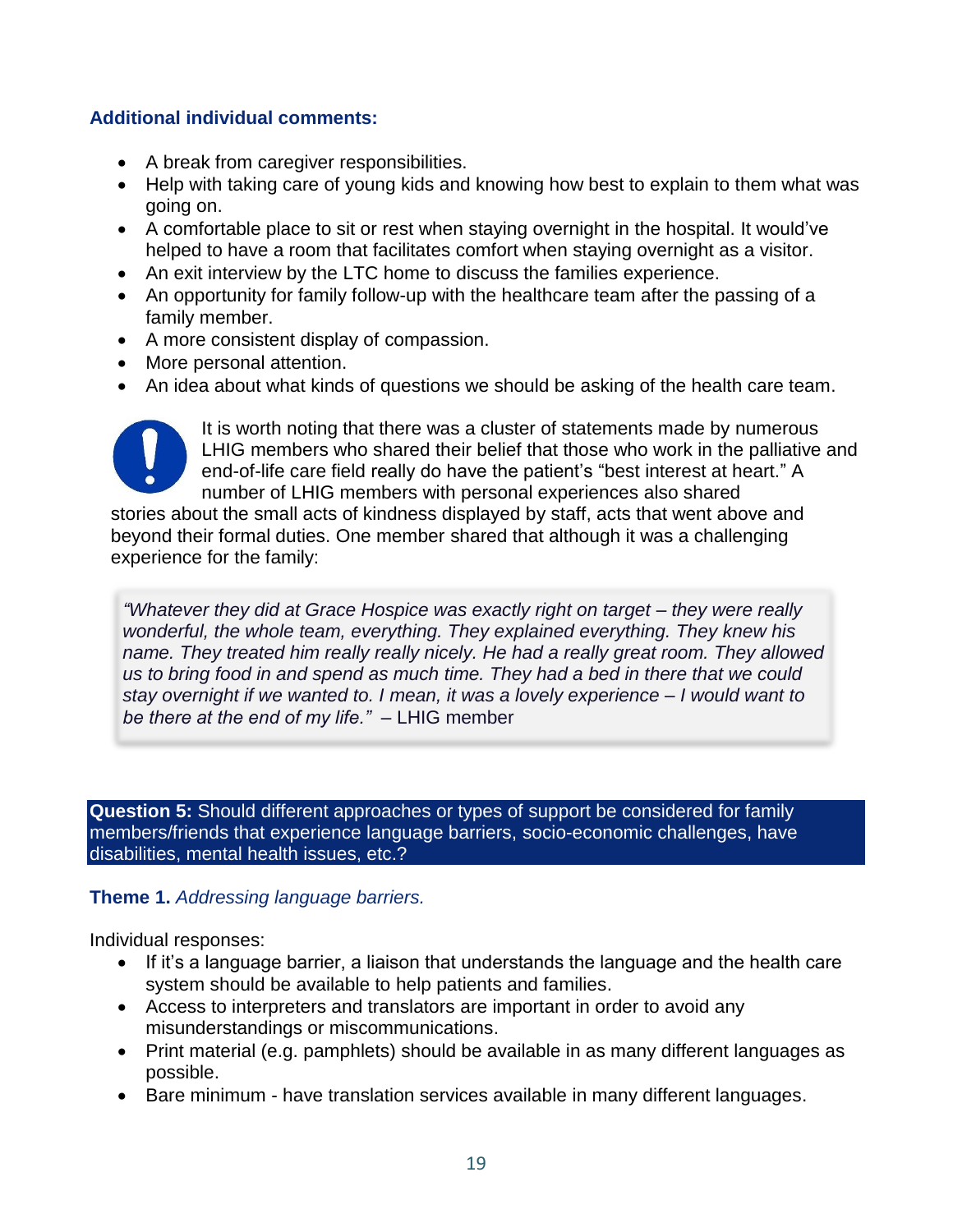#### **Theme 2.** *Take into account a number* of *considerations for specific groups.*

Individual responses:

#### *Newcomer Groups:*

- Newcomers may need translators, help connecting to others in their community.
- Consider outreach to newcomers network with agencies that work with newcomers to collaborate on providing this information to them.
- As someone new to this country, it can take 5 to 6 years to understand how systems in a new country works. Newcomers need resources that can help facilitate or make it easy to navigate the system – perhaps a volunteer working in

*"You have to reach out to different communities and see what they would feel is appropriate for them, what their expectations would be as to how they could best support their family or friend in a time like this*." – LHIG member

palliative and end-of-life care should be made available to work with newcomers.

#### *Older Adults / Seniors:*

• Reach out to various community groups (retirees associations, senior's groups, etc.) as they are often looking for information and content to share with their members.

#### *Immigrant Population*

• Different cultures have different rituals, practices but it's about letting them know the resources that are available are to help you live and not die (i.e. understanding palliative care as an approach to care).

#### *Individuals with cognitive impairments:*

- For certain types of cognitive impairments, it can take longer to explain what is going on and they may need more time understand what is going on. Certain groups just need more time.
- Extra supports for patients or family members with cognitive impairments support that helps them comprehend the information being shared.

*Youth:*

• Consider programming and mental health supports specific to youth who have experienced a loss and are grieving.

#### **Additional individual comments:**

- The Western medicine approach doesn't fit everyone educate people working in palliative and end-of-life care on cultural differences and rituals and to respect the cultural differences.
- This should apply to everyone but especially for those who identify as low-income, make sure that they're aware of any benefits they might be entitled to (benefits covered by our healthcare system) and share information about free resources and supports.
- Create the necessary policies and ensure that staff are trained and able to display competencies regarding different cultures, religion, and sexual orientation.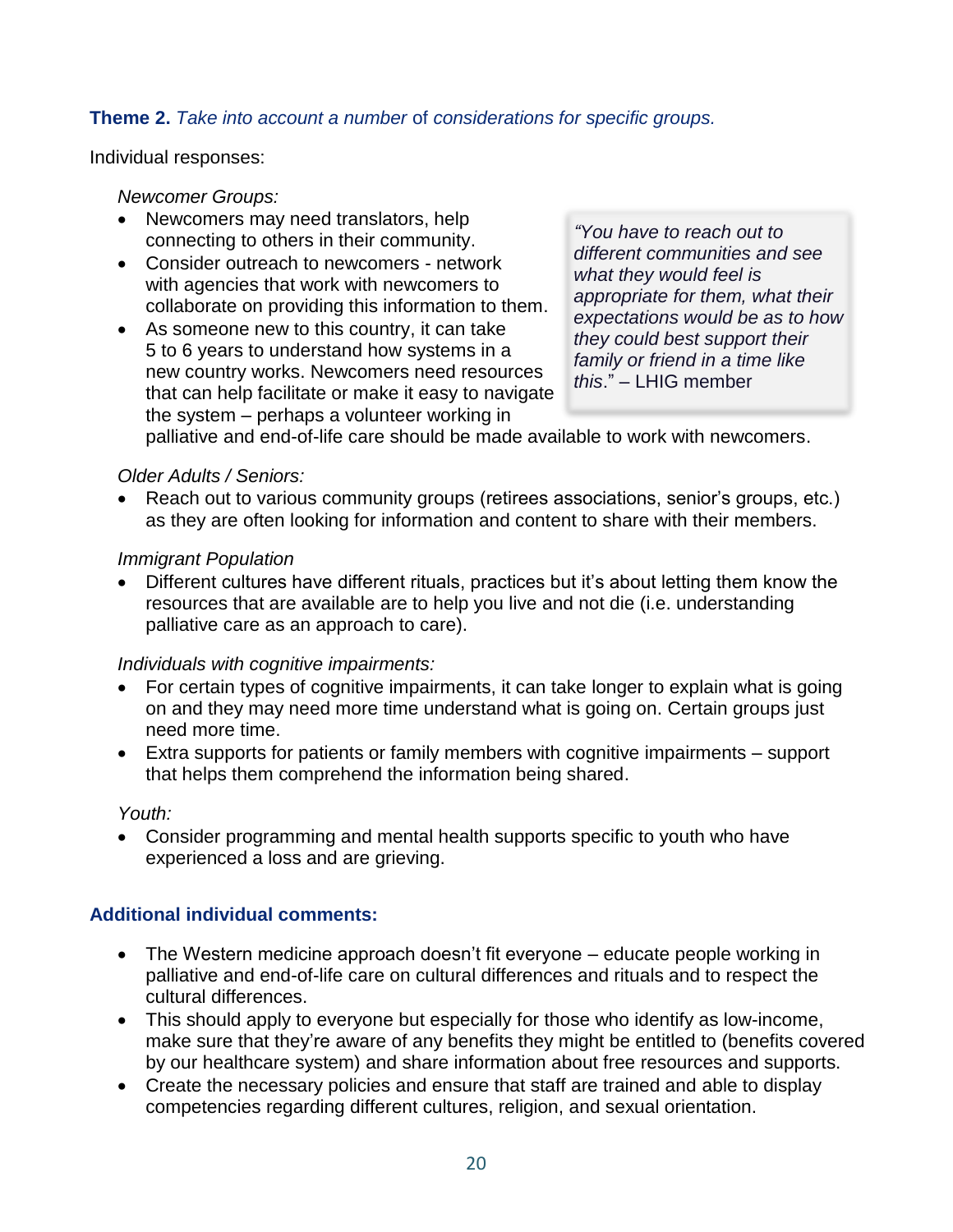Question 6: Based on what you've heard tonight, what do you see as the most significant end-of-life issue(s) for patients and family members?

**Theme1:** Knowledge of, and timely access to relevant information, resources, and supports.

Individual responses:

- Access to information.
- Access to information and resources.
- Getting concrete, accurate information.
- Access to Information it sounds like there's a lot resources out there, but there's uncertainty about how much the general population is aware of.
- Have important material available in multiple languages.
- Knowing what support is available and where to go for assistance.
- Educating people and getting the word out there as to what services are available.
- Knowing where to go for information at least to get started.
- Knowing what the options and choices are out there and what it all means.
- Access to psychosocial and mental health supports.
- In addition to information, education, communication and advocacy, add spirituality / spiritual services as an option for people.
- Easy, open access to the services that the family wishes to have.

"*Being informed and being prepared. That doesn't all have to come from the system – making it more acceptable for people to talk about this by giving them the information they need so they can talk to family and friends in advance when they feel ready."* – LHIG member

**Theme2:** Communication that is timely, honest, informative and by a limited number of qualified individuals involved in a patient's care. In addition to being able to display care and compassion, these individuals should be knowledgeable about end-of-life care,.

Individual responses:

- Communicating essential information in a timely manner with patients and families.
- Communicating in an empathetic and respectful manner. This needs to be part of a broader effort to create an atmosphere of compassion.
- It is critically important to have a person to speak to once you are in that spot and need information, rather than be referred to a website or given a pamphlet.
- A point person that understands the totality of a patients concerns who can communicate effectively with the family throughout their time in palliative care.
- Communicate with compassion and not with assumption.
- A translator or interpreter would be very important for people who don't speak the English language.
- When palliative care is triggered, the point of contact person should be a knowledgeable and caring individual.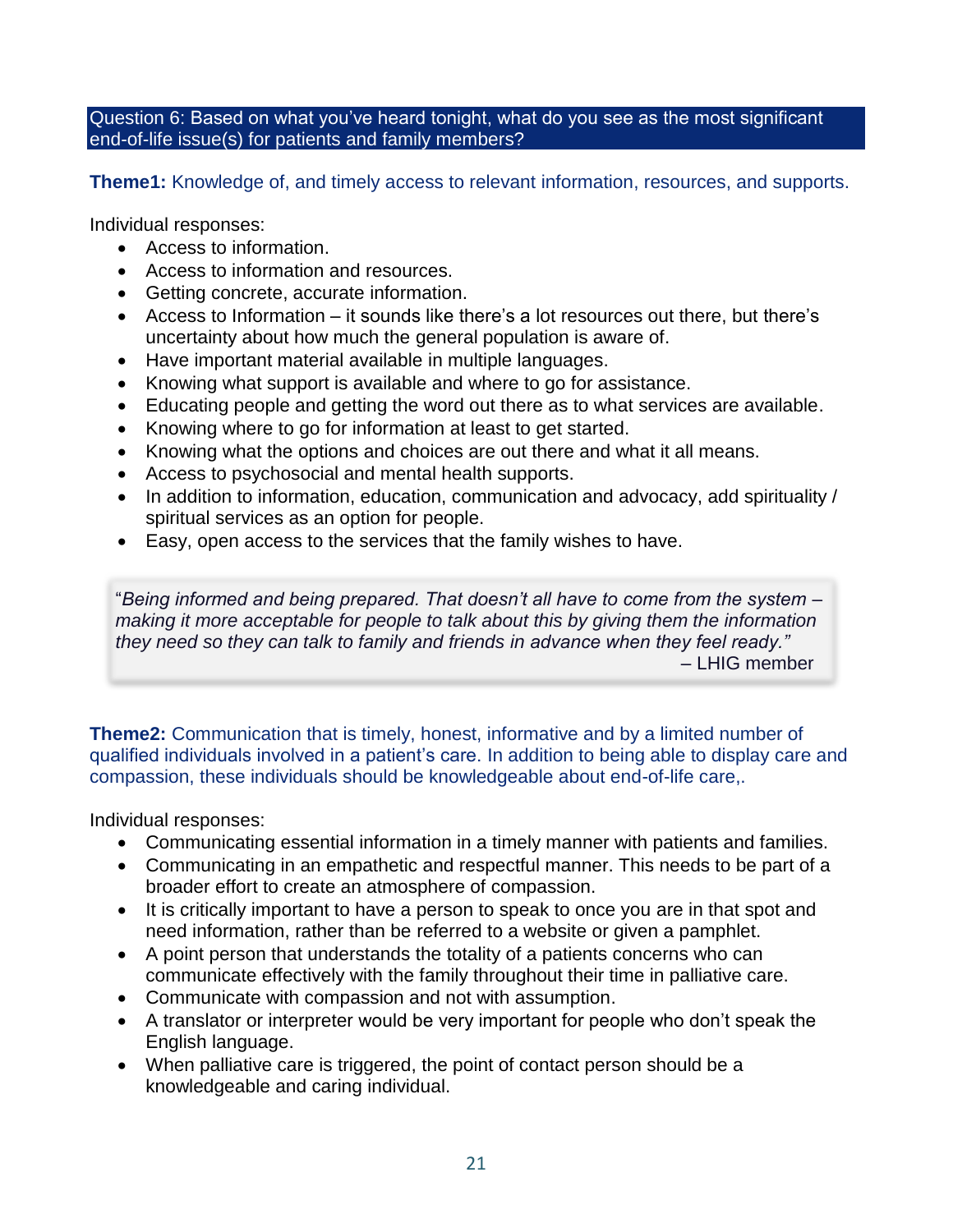- On a 24-hour shift, it would help to have the same three healthcare team members to talk to. There needs to be consistency on a team. We can't keep telling the same story over and over again to different healthcare team members.
- All of us need:
	- $\circ$  to be listened to and heard
	- $\circ$  to be valued for our input and concerns
	- $\circ$  to be given some time without feeling we are chasing after the medical staff
	- $\circ$  to have our loved one dealt with compassion, dignity and respect not as someone that just has to be "fit" into a system
- We need a well-functioning health care and support team and an integrated approach to care for the patient and the family.

**Theme 3:** The need for individuals and families to anticipate and discuss their future care and make their end-of-life care wishes known, respected, and honoured.

Individual responses:

- It is important to have the patient and families wishes met – important for families and patients to have these conversations early, making decisions early.
- Make sure you know what the person wants, what's their wishes so that no one is guessing and giving them something they don't want or need.
- Complete your Advance Care Plan.
- Make death part of the conversation \.

*"I'm a big believer in making your wishes known – fill out those forms, give it to your doctor, give it to your family members, let them know what you want for your end of life."* 

– LHIG member

• Have Emergency Response Information Kits (E.R.I.K) on your refrigerator. Everyone should have them and information about them should be something the caregivers are aware of.

#### **Theme 4:** Ensuring places of care better meets the needs and desires of patients and families.

Individual responses:

- having a comfortable location and the support of staff or volunteers to assist the family during this difficult time – i.e., having volunteers help with the families heavy lifting.
- some facilities should consider animals as family.
- For people in hospital, having a comfortable environment. Having your own space and space for people who are there for you. Privacy is very important during the last days.
- a place where you want to be but at the same time it also being a place that provides what you need.

#### **Additional individual comments:**

- Everyone should see their death as a release.
- We need to focus on acceptance.
- Expand Medical Assistance in Dying (MAiD).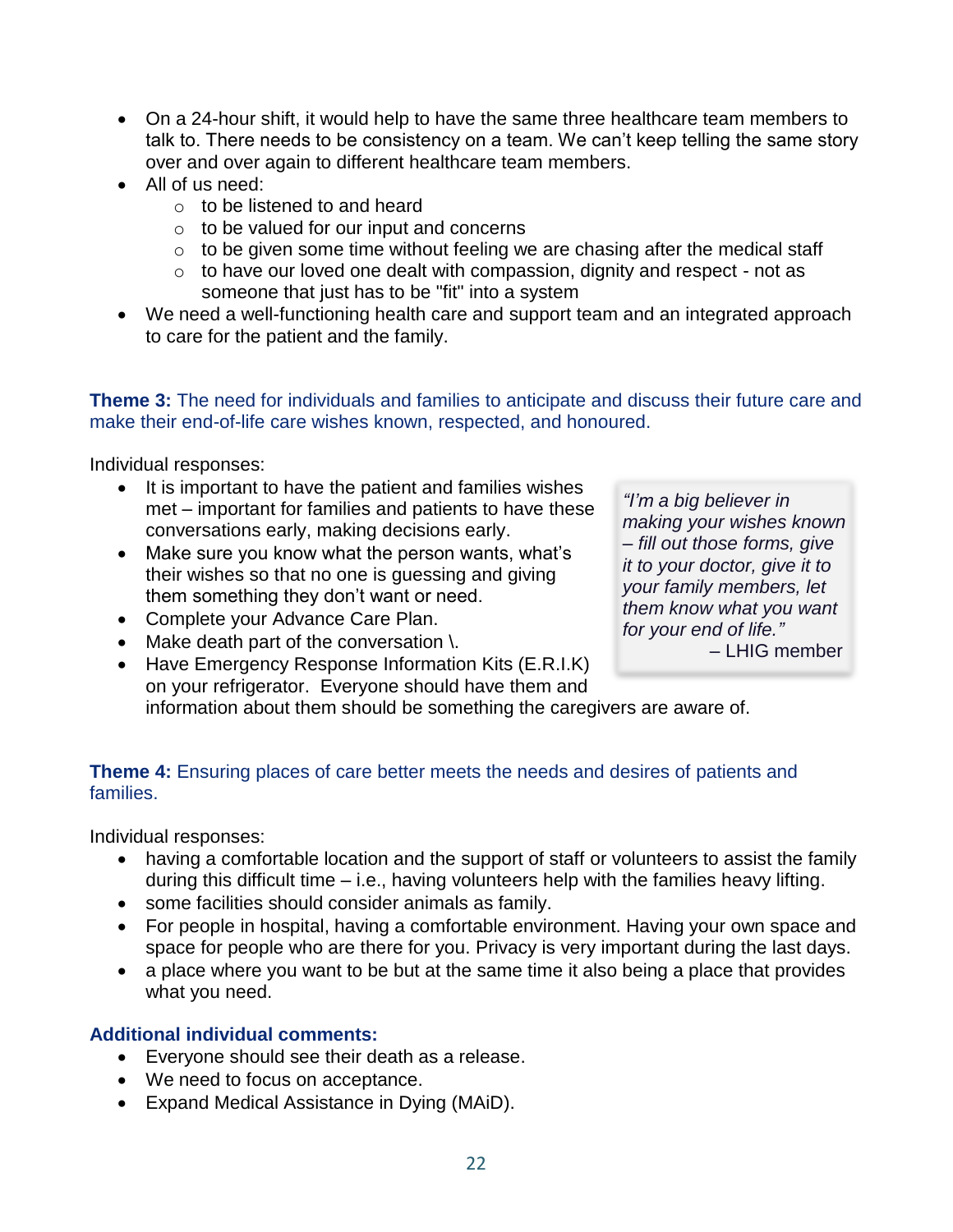## **Suggestions to Improve Public Awareness**

LHIG members were asked to share their idea's about how we can better inform people about end-of-life care and palliative care in general. Their input resulted in the following suggestions to improve public awareness:

- 1. In an effort to better inform anyone visiting the WRHA website seeking information about palliative care or ACP, consider making the following enhancements that will inform the public and make it easier to navigate and find information being sought by patients and families.
	- o Develop a video library of brief informational videos available directly on the website that convey general information about palliative care and ACP. These video's can be housed on the WRHAs ACP and / or the PCP webpages. Rather than providing links to view these video's on other websites, consider embedding key video's directly onto the WRHA webpages highlighted above.
	- o Suggested videos include an *Overview of the WRHA Palliative Care Program*, *An Overview of ACP*, *An Overview of Goals of Care Designations*, a *testimonial from families discussing end of life care wishes and the benefits of an ACP*, and *interviews with healthcare providers explaining the importance of knowing a patient's goals of care designations*. A number of these video's already exist on the Canadian Virtual Hospice website [\(https://www.virtualhospice.ca/\)](https://www.virtualhospice.ca/) – consider importing key content from this site.
	- o The ACP patient workbook is available for download but not everyone has a printer. Provide an option on the same webpage that provides people with information about how to order a copy of the workbook (by phone or online).
	- o The ACP patient workbook is only available in the English language. Consider making this workbook available in French (an official language), major Indigenous languages, and other widely spoken languages.
	- $\circ$  It takes quite a bit of navigating between webpages on the website to find key information. Consider providing one downloadable document on all relevant webpages (PCP and ACP webpages) that collates general information about related services, resources, and contacts.
	- o Wherever possible, key informational resources listed on the WRHA website should be available in other languages to the greatest extent possible. These resources include the brochure about the WRHAs PCP, the *ACP Patient Workbook*, and *Practical Matters* (a guide intended to help with bereavement and logistics following a loss of a loved one).
- 2. Build capacity within relevant program area's in the WRHA (e.g. PCP, Spiritual Care, Social Work, Community Development) and community groups to engage in outreach efforts and provide educational workshops in the community.
	- o Provide information and instructions on the WRHA website about how to request an information session or workshop. The WRHA PCP offers this service but it is not advertised anywhere.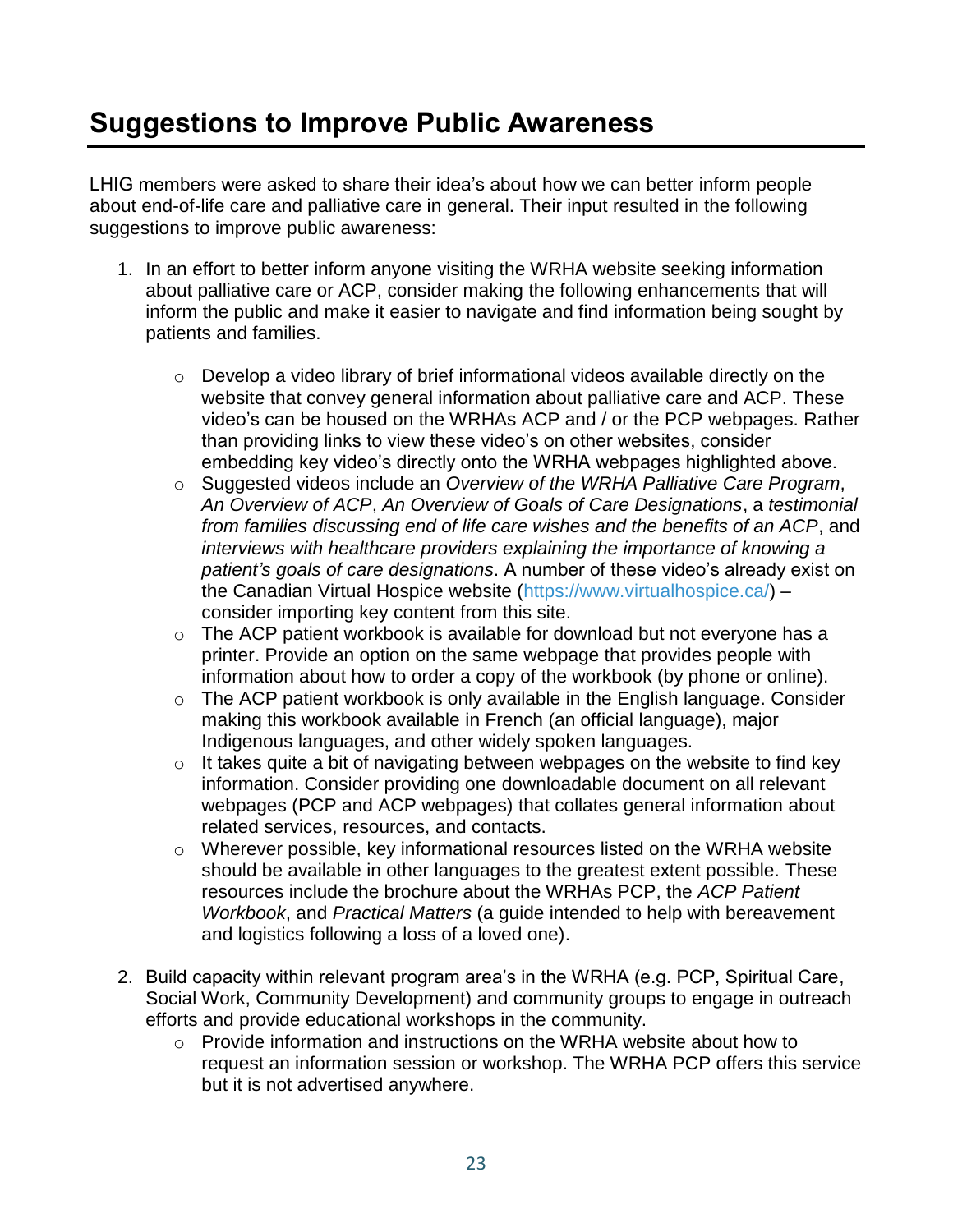- 3. Consider public awareness media and / or marketing campaigns purposed with improving the publics understanding of palliative care and promoting ACP and its benefits.
	- o Start by building on existing and ongoing initiatives and awareness campaigns such as ACP Day (occurs annually on April 16) or World Hospice and Palliative Care Day (second Saturday of October annually). Some healthcare facilities set up booths and engage in other activities on ACP Day. Consider partnering with community groups to bring similar activities into the community.
	- $\circ$  In order to reach all those that could benefit, campaigns should include as many platforms as possible (e.g. TV coverage, interviews, talks on radio, an online presence, use of social media)
- 4. Make key resources easily accessible and available at low-to-no cost. This is especially important for those without access to the internet. Consider partnering with groups to disseminate this information more broadly in health settings (e.g. Access Centres, Primary Care Clinics) and non-health care settings (e.g. schools, senior centres, work places).
	- o Opportunities exist to make key resources such as the ACP Patient Workbook, Practical Matters, and the PCP Brochure (a bilingual resource) available more broadly.
	- o In an effort to educate and raise awareness among those with limited access to the internet and mass media, distribute hard copy material at primary care sites (e.g. clinics, access centres) and throughout the community (e.g. community organizations, places of worship, newcomer organizations, libraries, shelters, etc.).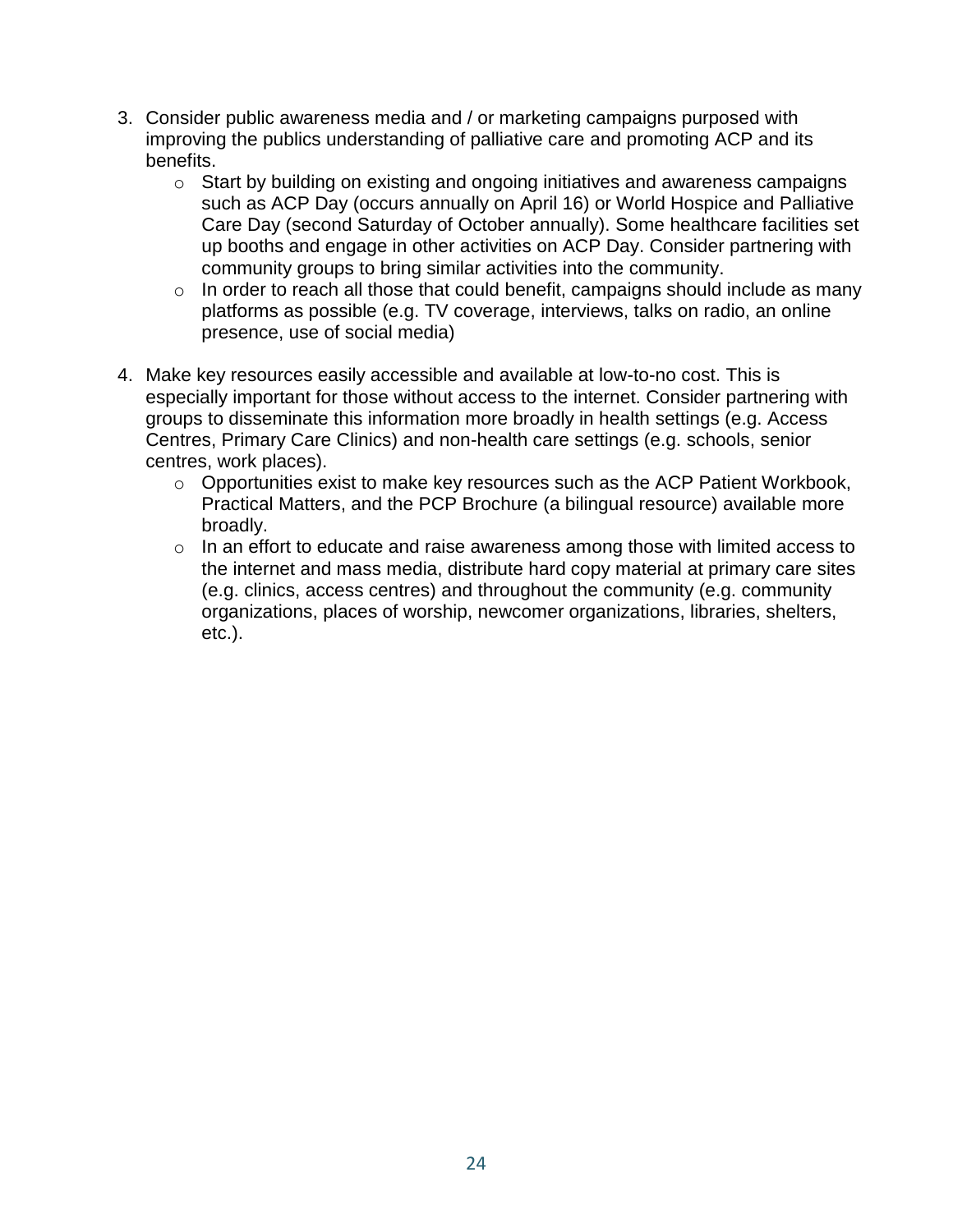### **Appendix A: WRHA Community Areas**